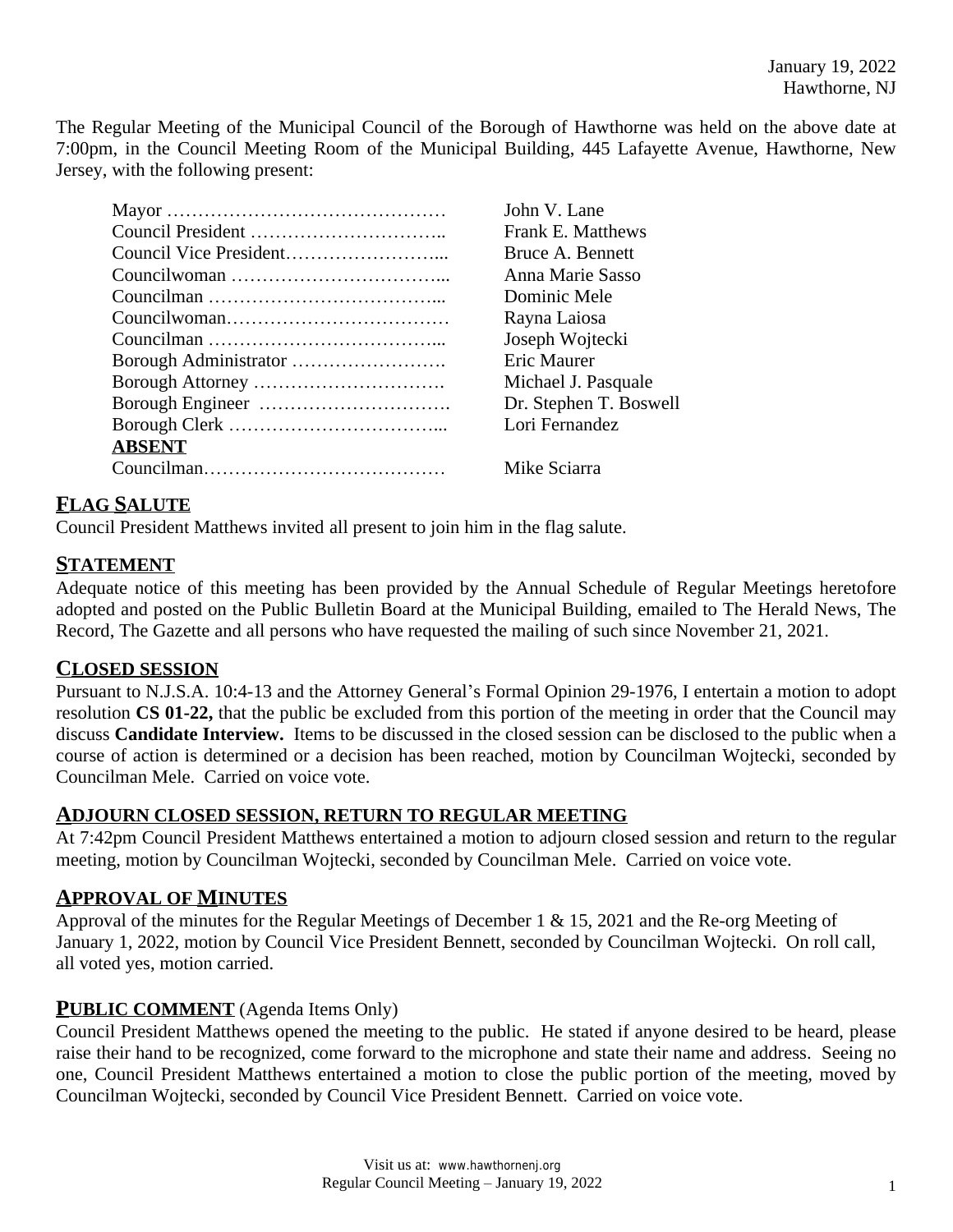#### **ADOPTION OF ORDINANCES None.**

## **OLD BUSINESS**

## **NEW BUSINESS**

Council Vice President Bennett reported he received an email from a resident on Parmelee Avenue who lives near the high school stating he heard that the police were going to make Parmelee Avenue by the high school one way between the hours of 7:30am and 4:00pm starting on Monday. Administrator Maurer stated there was some inaccurate information put out today about a trial of a new traffic pattern next week on Parmelee Avenue by the high school. He clarified traffic control measures will be an hour in the morning and an hour in the afternoon from 7:30 to 8:30am and 2:30 to 3:30pm. No one will be allowed to enter Parmelee Northbound at Warburton during those hours. Any cars already parked there during those hours can exit either northbound or southbound. The police and school are trying to figure out how to prevent a bottle neck created when too many cars wait in both the north and southbound sides of the street. If the pattern doesn't make things better, it will be discontinued. A notice will go out by weeks end to all residents on the block of Parmelee explaining the measures. He stated the correct information was not given to the residents and inaccurate information went out from the high school. Council President Matthews asked why we wouldn't give residents at least one weeks' notice. Mayor Lane stated he received a call from Councilman Sciarra who told him what was going on and that he and Administrator Maurer were never told what was going on. Mayor Lane stated he called the Chief of Police and asked him what was going on and he was told it was just a pilot program. Council Vice President Bennett asked who authorized the pilot program. Mayor Lane stated he would have a sit down with the police in the morning. Council President Matthews asked Attorney Pasquale if it would have to be an ordinance, Attorney Pasquale stated no, the police have the right to establish temporary road patterns. Council President Matthews stated it should be an ordinance, this way if someone does not adhere to the new traffic pattern, the police can enforce it. Councilwoman Sasso asked what the new traffic pattern will be. Administrator Maurer stated there will be no entry northbound onto Parmelee from Warburton. Councilwoman Laiosa asked if there will be a Nixle sent out to notify residents to clarify what will be happening on Monday. Administrator Maurer stated there will be a notification sent out to the residents in that area.

Councilwoman Laiosa reported the Federal Government has given the State of New Jersey \$169 million for infrastructure projects. Late in the day she received an email that New Jersey Infrastructure Bank is having a webinar on Monday, the 24<sup>th</sup> to discuss how they are going to distribute the money. There is \$48 million for the lead, and \$12.8 million for the drinking water (PFOS).

Councilman Wojtecki asked if there is still a rule for truck mud covers when there is a project in the community, he stated you will see mud anywhere there is a construction project going on. Attorney Pasquale stated that when there is a soil movement application, soil movement rules would include wheel blankets. Councilman Mele asked who enforces it, Dr. Boswell stated it would be Soil Conservation and Code Enforcement.

# **ADMINISTRATIVE AGENDA PRESENTED BY MAYOR LANE**

My first day in office I met with the staff of Borough Hall and went over a number of items that will help move us forward; since then, I have met with several departments to get a sense of what they do and how things are done, and in this way we can all work together as a team for the betterment of the community and our residents. I have met with property maintenance inspectors, and we are working together to go in a different direction to improve the aesthetics of our town and have met with several other departments. I have to apologize to our residents for not having our streets brined prior to the snow and ice events. The system is broken down, and it was not brought to the Administration's attention until last week. I had our Foreman from DPW meet with Eric and me as to why it was not functioning. There were parts that were ordered and installed, but, however, the computer system is still down, and parts have been ordered. The parts should be in by the end of the month or the beginning of February. Eric and I had a meeting with the Athletic Fields Chairman and President of the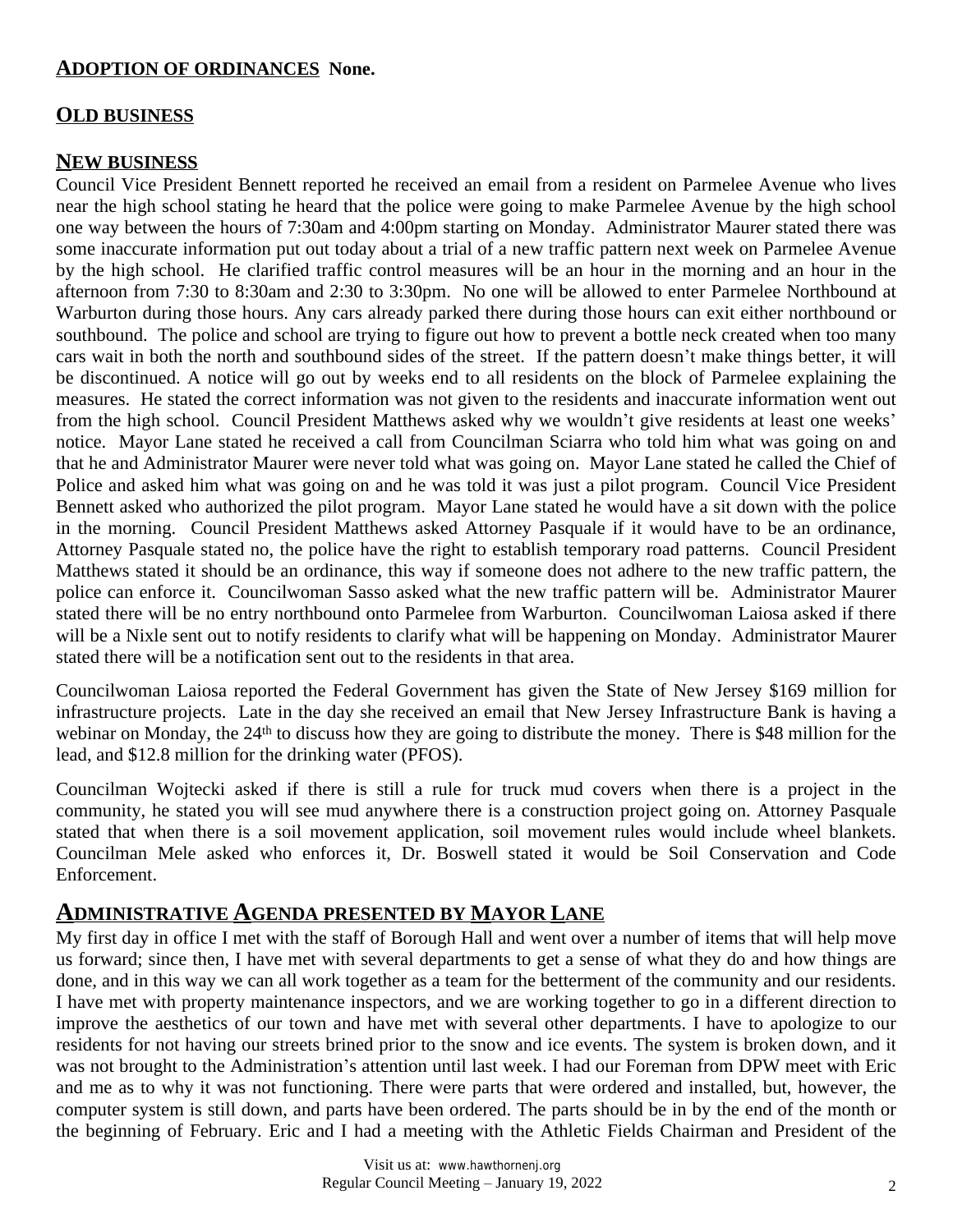Board of Recreation to review their recommendations on the priorities. We want to start working on this now so that we have the fields ready for spring. We will not have everything on the list completed, but we will have a good start and will continue to work on the list. I was part of a Neighborhood Preservation Program meeting last Thursday with Eric, Ellen (the NPP Coordinator), the Stakeholder team, and John Bertollo (the Chair of the team). The kick-off meeting was held in order to begin the strategic planning process – the Stakeholder team will have another meeting next week to put together a plan for year one and a plan moving forward over the next several years. Our Coordinator received the survey data this morning, with a total of 301 participants, and we will share those results by the end of the week on the NPP page on the Borough website. That being said, if you didn't have a chance to participate, please contact our Coordinator with your thoughts and/or concerns about the revitalization of the district, please email her at **e**brogno@hawthornenj.org. The team welcomes input from residents and business owners, and I am encouraging the public to get involved. The Stakeholder team, all of whom are listed on the website, are excited to be working on a strategic plan in order to enhance the Borough we all love. This is an opportunity for each of us to express our vision for our town. Your involvement is important and, again, we welcome it. I will be having a department head meeting with all of my departments next week. In the meeting we will go over the duties and responsibilities of each department. Our Property Maintenance inspectors are working on the lower part of Goffle Road, City-Wide, Congress Mills and the entire area for unregistered vehicles, debris, etc. Last night at the Planning Board meeting there was an application for 49-53 Goffle Road to combine both lots and put a metal structure up, and this property will be a great improvement in that area. I spoke with PSE&G and they will be providing us with a Right of Entry, a Certificate of Insurance, and a lease for the pool parking lot. There was a court hearing set for yesterday for the property located on Diamond Bridge Avenue, but the attorney for the defendant had to cancel, so the case has been postponed to next week. City Wide had their tow trucks parked on Wagaraw Road which is not on their property so they were told to move them. There are also unregistered vehicles, box trucks, cement trucks and a street sweeper on Congress Mills, some of which have been moved already. The property owner of Triangle Motors has a suit with their renter, so there is no way we can get onto the property per a court order. A1 Glass had unregistered vehicles that have been removed.

# **MAYORS APPOINTMENT & OATH of OFFICE** *(with advice & consent)*

William Haffler as Director of the Department of Public Works of the Borough of Hawthorne effective February 7, 2022, to fill a four-year term and until his successor shall be appointed and qualified, moved by Council Vice President Bennett, seconded by Councilman Wojtecki. On roll call, all voted yes; motion carried. Mayor Lane administered the Oath of Office to Mr. Haffler.

# **REPORTS**

## **Borough Engineer Dr. Stephen T. Boswell**

2021 NJDOT Municipal Aid Project – Bamford Avenue – Punch list items are being addressed. Some items need to wait until springtime to be completed.

2021 Road Improvement Program - Punch list items are being addressed. Some items need to wait until springtime to be completed.

Little Franklin Field Area/Walkway Lighting - Quality Electric is tentatively scheduled to start work in January. The poles and fixtures are scheduled for shipment at the end of February.

Hawthorne Municipal Pool Area Playground - The playground pre-con meeting will not be held until late winter for a spring start. The playground equipment should be in the town' s possession by that time.

Risk and Resilience Assessment - The online submittal was completed and submitted prior to the December 31, 2021 deadline.

Hawthorne Library Lighting Improvements - The Hawthorne Library did not receive a Grant Award from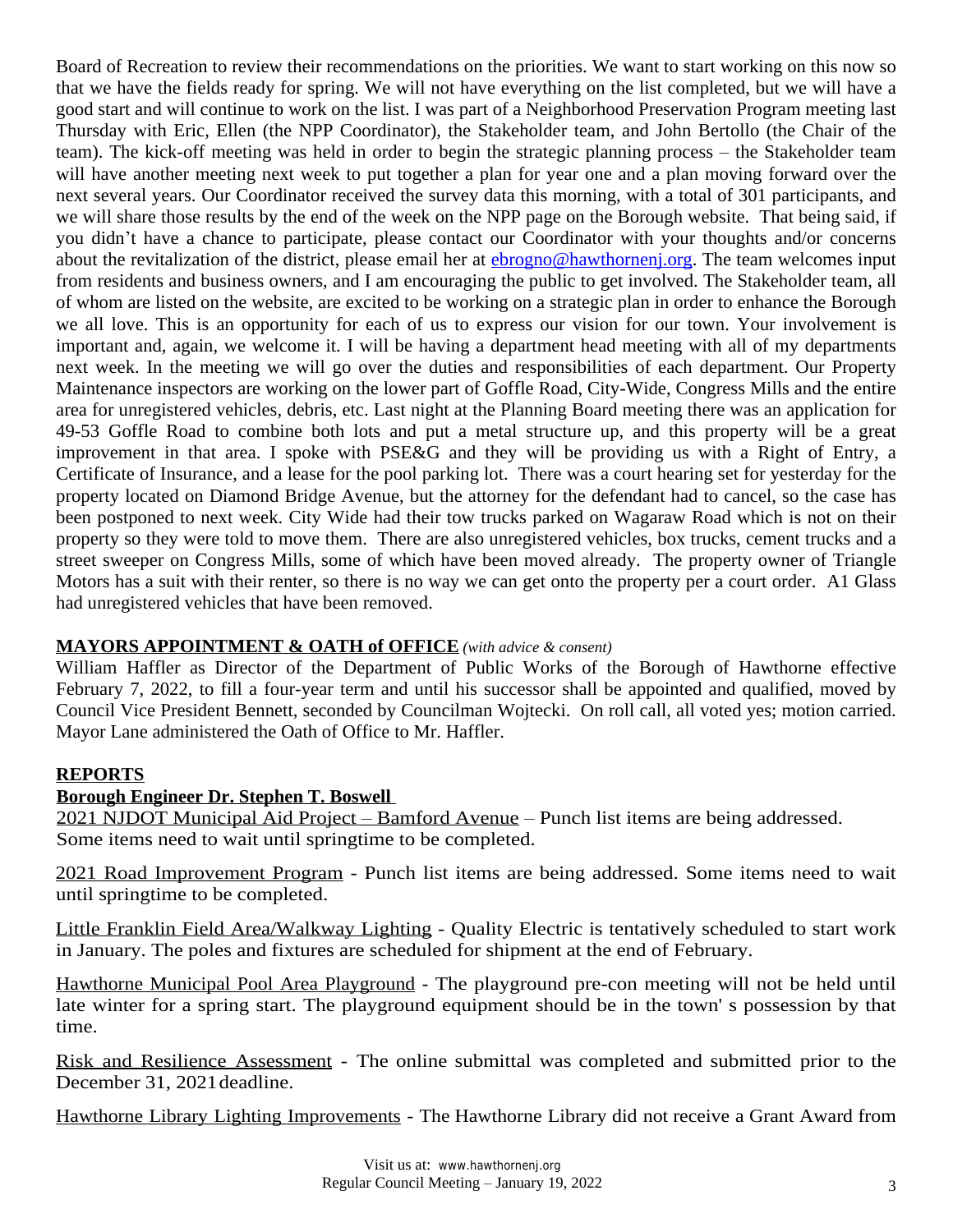the second round of applications for the NJ State Library Construction Bond Act. At the January 12th Library Board Meeting, the Library decided to move forward with the bidding process for the lighting upgrades. Since the plans are two years old, we will confirm the lighting fixtures being proposed are still available. The bid would be configured with the main library section being the base bid and a separate alternate bid for each of the other three components of the lighting improvements.

Sanitary Sewer Study for the Southfield Pumping Station - The Study is completed. The Borough is reviewing our findings with the Public Works Committee to determine a potential schedule for this work, which can be performed in stages.

Water Department PFC Treatment System - The Borough was notified their application was received Administratively Complete.

Goffle Hill Water Tank Access Pathway - Cipriano Enterprises Inc. (RFC Excavating) started the repair and should be completed by the end of this week.

68 Washington Avenue Sanitary and Storm Investigation – Waiting to hear if the Borough would like to do any more investigation.

Royal Avenue Trash Rack Replacement - Quotes were received from two contractors to replace the Royal Avenue outfall trash rack. Cipriani Enterprises Inc. came in with a quote of \$13,845, R.M. Tuit Paving came in with a quote of \$17,200. A new concrete base is also required. We recommend the Borough accept the Cipriano Enterprises Inc. quote.

Ambulance Corps. and Rescue 5 Emergency Generator Investigation - Boswell Engineering conducted an inspection of the backup generators and electrical services at both the Fire Headquarters (Rescue 5) and Ambulance Corps. Buildings. Several options were provided to the Borough to consider including replacing the Rescue 5 emergency generator in kind or upgrading to a larger generator. Another scenario is to utilize the Ambulance Corps. emergency generator to service both buildings. The Administrator will review with the Fire Department current and future equipment requiring emergency power.

Security Cameras - A "Go To" meeting was held between the Administrator, Water Dept., Police Dept. and Boswell to review the scope of work to install security cameras for various locations throughout the Borough including the Municipal Building, Police Department, water stations, water storage tanks, and possibly the Band Shell. Our office met with the Police Department on Thursday, January 13th, and will meet with the Water Department on Wednesday, January 19th.

#### **Borough Attorney Michael J. Pasquale**

Attorney Pasquale thanked Mayor Lane for his reappointment as Attorney. He welcomed Mr. Haffler as the new Director of the Department of Public Works.

Tax Appeals – Attorney Pasquale recommended approval of two settlements negotiated with the assistance of our Assessor, Tim Henderson. The first is the newer of the old Rhodes Buildings, next to the Bike Pad. The second is the building on the corner of Diamond Bridge and Lafayette, home to the Celtic Corner, Billy's Arcade and CEO Barbershop. The revaluation was very successful but occasionally there are conditions that cannot be known to the appraiser such as the age of leases or space or inutility of some space. These are two examples. There are about 30 pending State Tax Court appeals regarding properties viewed as economic units. While many have little merit, particularly when it comes to residential real estate in all categories, there will be somewhere an adjustment is in order. He will keep the Council informed.

Ordinance 2285-22 – Mayor Lane asked to move this part of the overall revision to our Zoning Ordinance as there is an immediate need to do so. Attorney Pasquale concurred. The Ordinance formalizes the design review process before the Planning and Zoning Boards including establishment of escrow funds, something sorely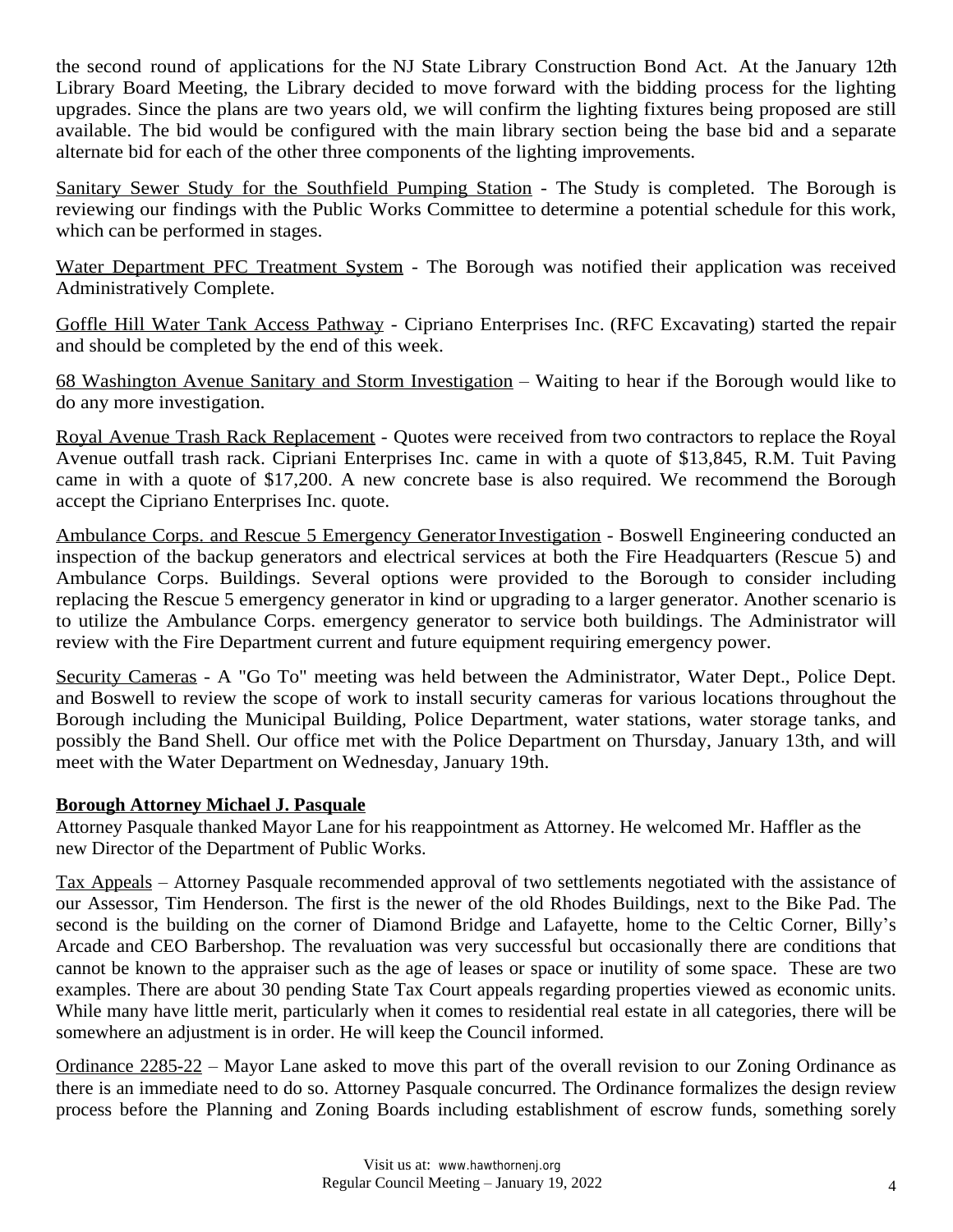lacking in the current ordinance. He reported on the overall status of the master plan review and zoning ordinance as well. It is hoped that all of this will be completed in the first half of this year.

Band Shell – The Band Shell Committee will be meeting next week to discuss fund raising, the facility, and what can be done in terms of doing better this year.

#### **Borough Administrator Eric Maurer**

Administrator Maurer welcomed our new Director of Public Works, Bill Haffler who will be starting on February 7<sup>th</sup>. The County is accepting applications for Open Space Grants up until March 18<sup>th</sup>. Given the list of improvements to the facilities suggested by the Fields Committee, we have lots to chose from. The Committee and the Administration are suggesting we apply for money to improve the lighting at Franklin Field, there will have to be a public hearing either on February  $16<sup>th</sup>$  or March 2. Resolution 31-22 is to hire a hyrdogeologist to report to the DEP regarding the follow-up to last year's boil water advisory regarding the Rea Avenue Well. The construction work on the new second floor conference room in the municipal building is now complete. Once we do the painting and carpet, furniture will be moved in and we can start using it for meetings for the first time in almost two years. There is some other miss-information going around regarding the Borough's actions towards addressing the PFOA's and PFOS's that have been detected in Hawthorne's water. These chemicals are not anything that Hawthorne has put into the water nor was allowed to be put into the water. Hawthorne is not alone in facing this issue. These chemicals have been produced by major chemical companies including but not limited to DuPont and 3M for products such as carpets, clothing, food packaging and non-stick cookware and are responsible for releasing these chemicals into the environment. This affects water systems throughout the state and across the country. Some of these other towns are Ridgewood, Garfield, Waldwick, HoHoKus, Park Ridge, Wood Cliff Lake, Allendale along with the Passaic Valley Water Commission and New Jersey American Water. In June of 2021, three months before the DEP order, the Borough began to design a treatment system. For those concerned with what is in the water until the treatment system is in place, please refer to the Borough website.

## **Borough Clerk Lori Fernandez**

Borough Clerk Fernandez reported on Royal Quarters, the new apartment complex on Royal Avenue, and the affordable housing units available. There are two affordable housing units available, one 1-bedroom apartment designated as very low income, and one 2-bedroom apartment designated as moderate income. Applications for these two units are not available as yet, possibly within the next two to three weeks. A waiting list is being compiled for both units, so anyone wishing to receive the application when it is ready, can call her in her office at 973-427-4493 or email her at [housing@hawthornenj.org,](mailto:housing@hawthornenj.org) this information is also on the Borough website. Residents do not have to be on the Borough Clerk's list in order to get the application, it will be advertised, there will be a website, as well as newspaper and radio advertisements. Those interested will be preliminarily qualified first, then there will be a drawing for the two units. The income limit for the 1-bedroom(1-2 person household), is \$21,854 for one person and up to \$24,973 for up to two people. Rent could be as low as \$450/month. The income limit for the 2-bedroom(1-4 person household), is \$58,277 for one person and up to \$83,253 for up to four people. Rent could be as low as \$1,100 to \$1,200/month. Applications will be available in the Borough Clerk's office and at the Library if anyone is unable to access the website, she will also be happy to mail one out to anyone who requests one. On December 14<sup>th</sup>, Clerk Fernandez was sworn in as Hawthorne's Ward Commissioner. She met with the Board of Elections County Ward Commissioners comprised of John Currie, John Traier and Rita Gernant. The purpose of the meeting was to discuss new population numbers according to our most recent census and how it relates to the election ward boundary lines. Luckily our ward boundary lines do not have to be moved. Our new number is 19,642 with the four wards averaging 4,911 in each ward. The largest ward cannot be any larger than 10% of the smallest ward. The maps are currently being printed, when ready, she will go down to the County office to sign them with the other ward members, then she can submit the report to the State and County and will be kept on file in the office.

Mayor Lane announced that in January 2022, the Association of New Jersey Environmental Commissions appointed Rayna Laiosa to the Board of Trustees. She will be representing the Borough of Hawthorne,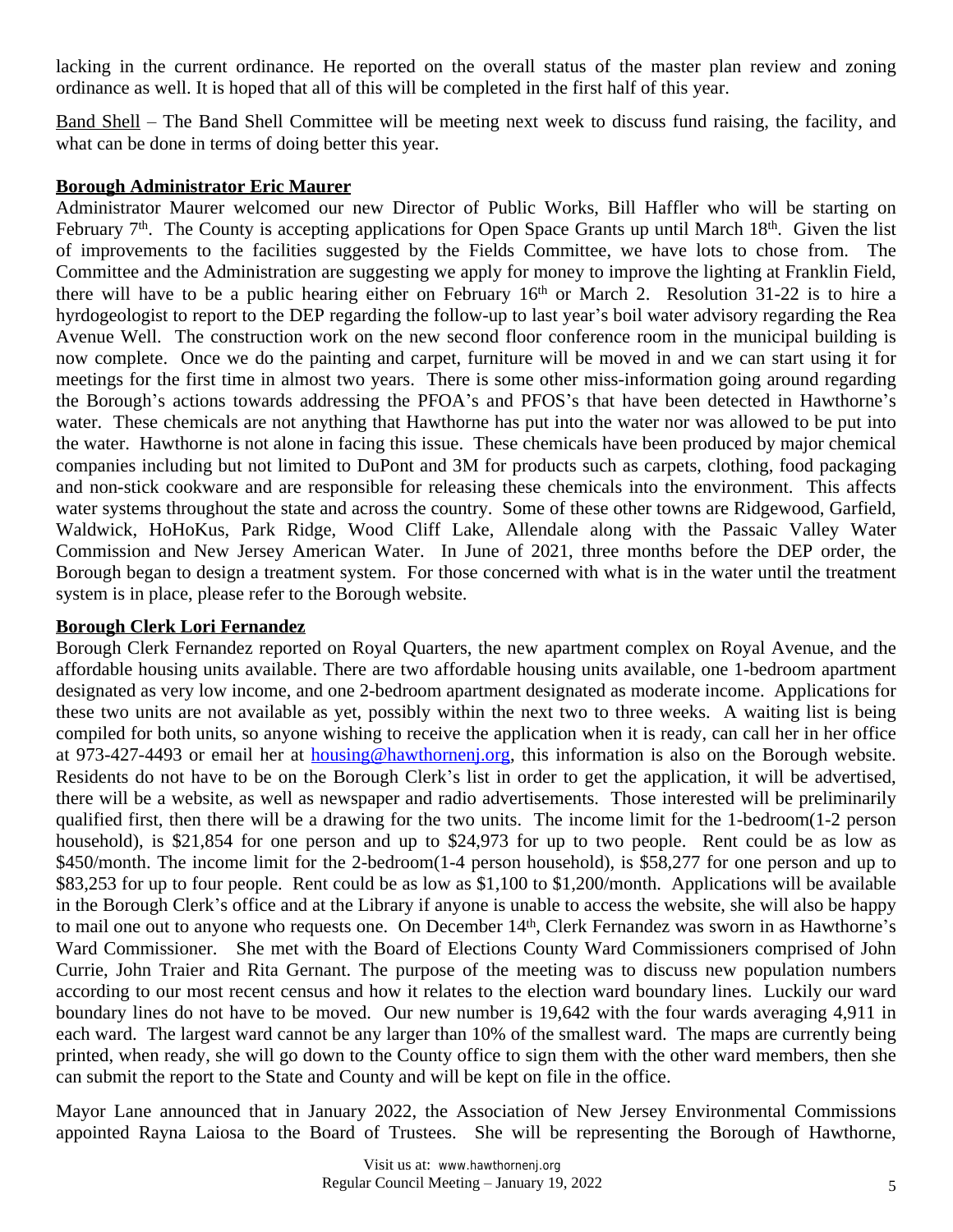Hawthorne Environmental Commission and Green Team Chairman. The ANJEC is a state wide non-profit organization supporting local Environmental Commissions and Municipal Officials in their efforts to protect the environment and preserve natural resources in their communities. Since 1998 the Hawthorne Environmental Commission has been an active member of the ANJEC. The ANJEC has awarded Hawthorne grant funding for the Environmental Resources Inventory and the Gateway to the Passaic River project. Rayna will bring her environmental, technical and educational skills to the NJEC board. Mayor Lane congratulated Councilwoman Laiosa.

## Questions for the Administration

Councilman Wojtecki asked if PSE&G has been addressed regarding road openings and closings. Dr. Boswell stated they are watching every compaction that they do on every municipal street. But it doesn't mean the temporary paving will be perfect until they come back and pave it. He asked Dr. Boswell if the trash rack has been inspected going north. Dr. Boswell stated that is something that will have to be discussed with the Borough to undertake cleaning it out. He asked what is going to happen with the piles of dirt at Pan Chemical that had tarps over them and are now gone. Dr. Boswell stated they called Soil Conservation, they went out and did an inspection, and their report is that they are in compliance. He asked if the sidewalk area Celtic Corner uses for its outdoor dining could be could be assessed since they have permanent furniture out on the sidewalk. Attorney Pasquale stated no because the Borough owns it. He reported the garbage truck is leaking down Elberon, Franklin and Maitland Avenues again. Mayor Lane stated they will take care of it.

Councilwoman Sasso asked whose responsibility it is to clean the culverts and swales. Dr. Boswell stated the Borough has assumed responsibility for all structures. If it's a swale, they have not assumed responsibility for those.

Council President Matthews asked Dr. Boswell for clarification on the water system design. He asked about reverse osmosis as an option, but Dr. Boswell stated it is prohibitively expensive. He asked for confirmation that a resin and not a carbon filter would be used, Dr. Boswell stated that was correct. He reported to Administrator Maurer that the lights on North Watchung have been out for a few nights.

Council President Matthews entertained a motion to record the Administrative Agenda, moved by Councilman Mele, seconded by Council Vice President Bennett. Carried on voice vote.

## **INTRODUCTION OF ORDINANCES**

#### **Ordinance 2285-22 AN ORDINANCE TO REPEAL AND REPLACE CHAPTER 293, LAND USE PROCEDURES, SECTION 293-29, FEES**

BE IT ORDAINED by the Municipal Council of the Borough of Hawthorne, in the County of Passaic and State of New Jersey, that:

Section One. Chapter 293, Land Use Procedures, Section 29, Fees, is repealed and replaced, with the said Section to read as follows:

§ 293-29. Fees. There is hereby established, in connection with various applications for development and other matters which fees are the subjects of this chapter, a schedule of fees, which fees shall be paid by the applicant. Said schedule of fees is included in Chapter 220 Fee Schedule of the Borough Code of Ordinances.

A. Development application fees and related charges. The developer shall, at the time of filing a submission, pay the nonrefundable fee specified in Chapter 220 Fee Schedule to the Administrative Officer. Proposals involving more than one (1) use shall pay a fee equaling the sum of the fees for the component elements of the plat. Proposals requiring a combination of approvals, such as subdivision, site plan and/or a variance, shall pay a fee equal to the sum of the fee for each element.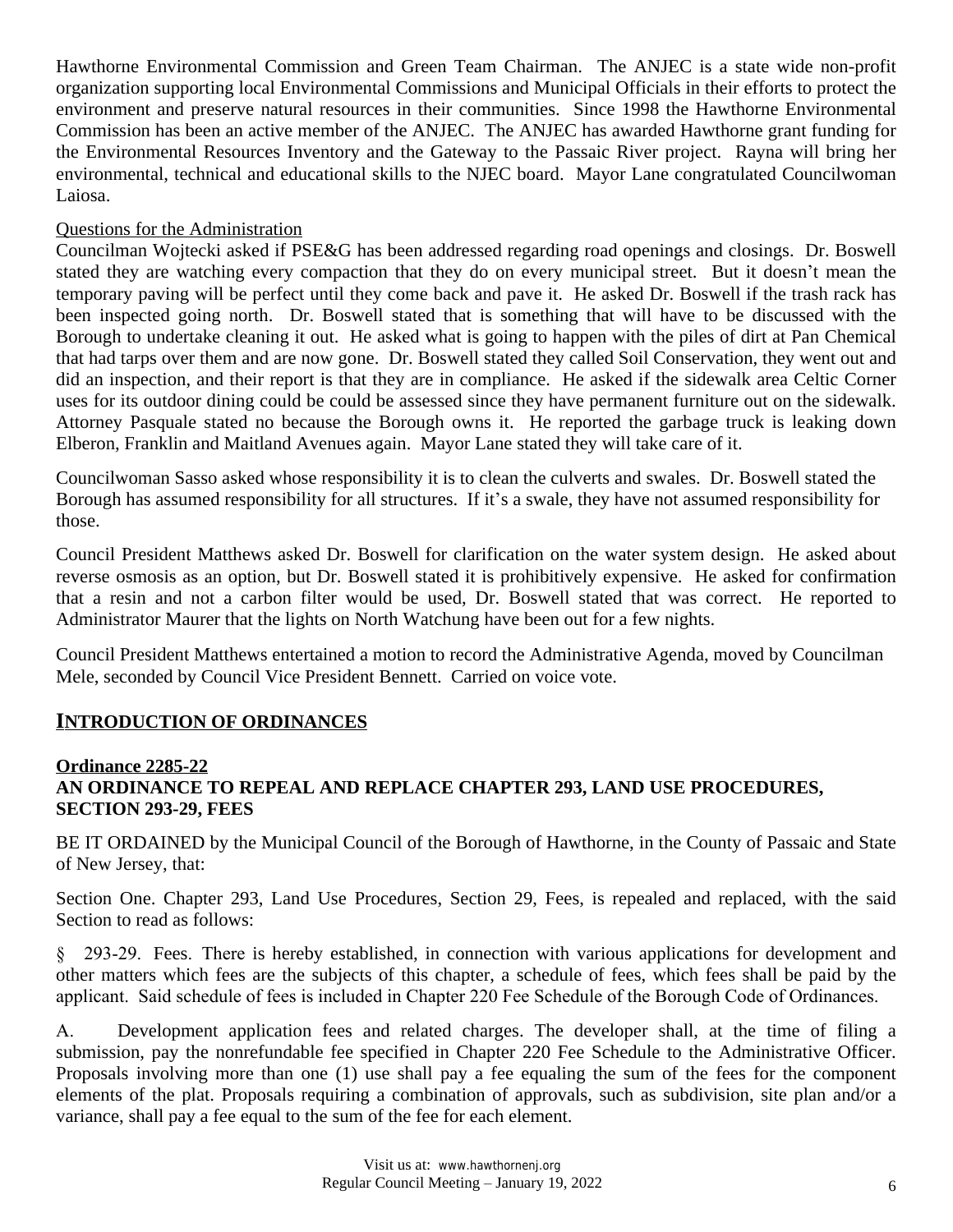B. Technical review escrow deposits.

1. In addition to the filing fees or any other fees required in this article, an applicant shall file with the Administrative Officer an escrow deposit fee of adequate funds to cover the costs of professional services in connection with the review of an application for development by planners, engineers, attorneys and other professional and/or experts whose services are deemed necessary with respect to processing the application by the approving authority in order to assure compliance with the provisions of this chapter. Technical review fees shall be calculated in accordance with the actual time required for review at rates set forth in a schedule of professional fees established each year by resolution of the Planning Board maintained in the office of the Borough Clerk and Administrative Officer for public inspection. The administration of technical review escrow deposits and payments made to professionals from said deposits shall be in accordance with the provisions of N.J.S.A. 40:55D-53.1 and Section 13 of P.L. 1991, c. 256.

2. At the time of filing an application for development, the applicant shall pay to the Borough an initial deposit for technical review fees in accordance with Chapter 220 Fee Schedule. The amount shown represents only the initial deposit. An applicant will be required to deposit additional funds when professional costs necessitate. In addition, deposit of escrow amounts may be required even when an initial deposit is not required if professional services become warranted. The amount of such fees shall be determined by the Administrative Officer and may include, but are not necessarily limited to, the following:

- a. Pre-application conferences.
- b. Planning Board meetings.
- c. Special meetings and other extraordinary services required by an application.

3. An application shall not be deemed complete until the application fee and initial escrow deposit have been paid. In the event a project is of a nature that is not expressly included in one of the categories in Chapter 220 Fee Schedule, the amount of the fee and deposit shall be determined by the Administrative Officer applying the standard applicable to other applications most closely resembling the project. Also, additional funds may be required when the original amount is depleted by sixty percent (60%) or more and the application is still in process. The additional amount shall be determined by the Administrative Officer.

C. Inspection fees. The developer shall reimburse the Borough for all reasonable inspection fees incurred by the Borough Engineer for the inspection of improvements, provided that the Borough may require of the developer a deposit for the inspection fees in an amount not to exceed, except for extraordinary circumstances, the amount set forth in Chapter 220 Fee Schedule, which cost shall be determined pursuant to N.J.S.A. 40:55D-53.4 and which shall be subject to the following conditions:

1. Fees for engineering inspections during and after construction, and during the maintenance period, shall be deposited in cash, or by certified check, with the Borough, prior to the issuance of a construction permit by the Borough Engineer.

2. In the event that construction proceeds at a very slow rate, outside of the time frame as established in the developer's agreement, and the work is not pursued in a diligent manner, resulting in an unreasonable number of engineering inspections or, in the event of faulty installations, inferior materials or workmanship causing an unreasonable number of engineering inspections, an additional fee shall be paid by the applicant to cover the engineering cost of such additional inspections.

3. No remaining portion of an engineering inspection fee, if any, shall be returned to a developer or his/her successor until the expiration of the maintenance period.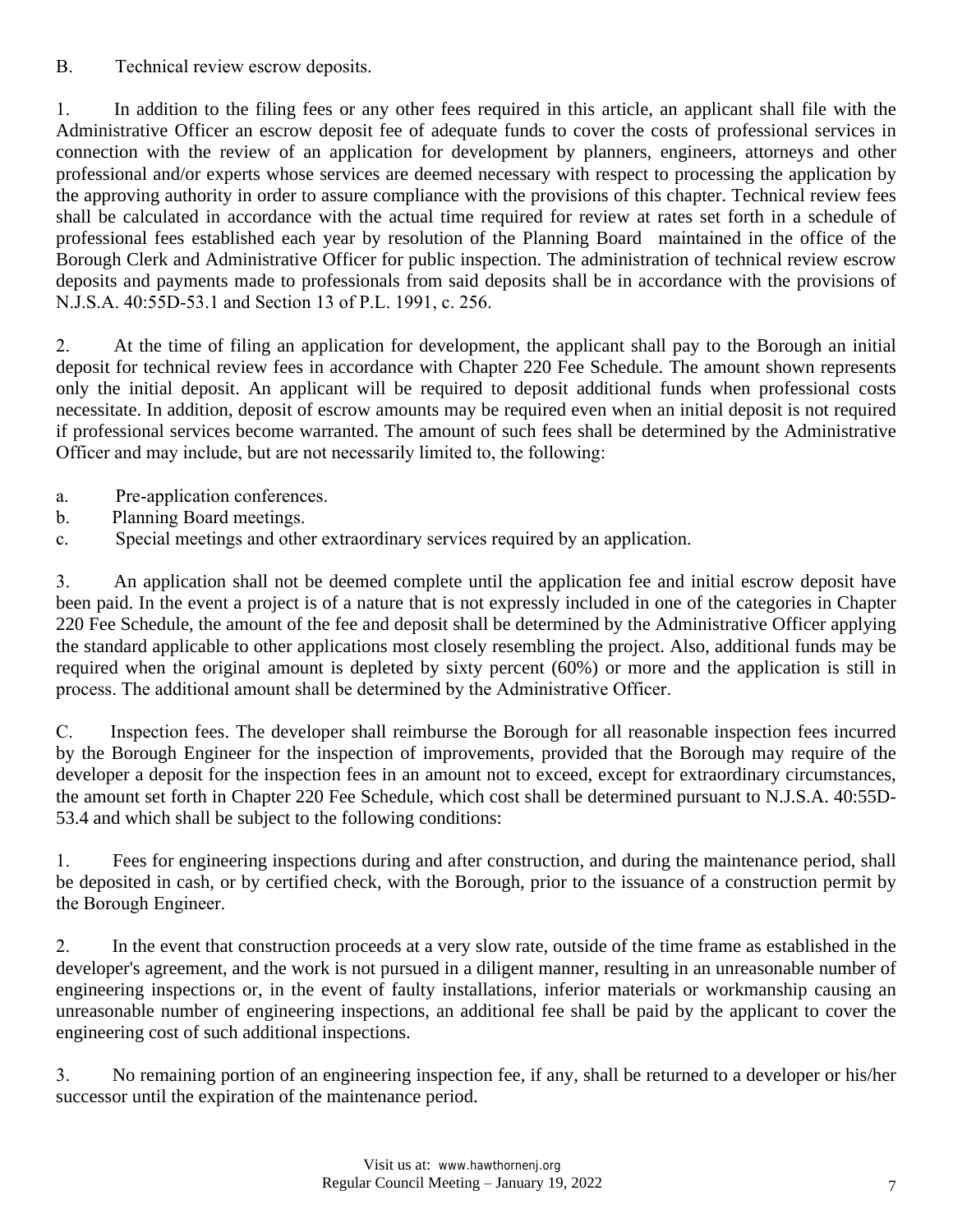D. Exemptions. All political entities and Borough entities shall be exempt from payment of any fee under this chapter including review escrow deposits. All charitable, philanthropic, fraternal and religious nonprofit organizations holding a tax-exempt status under the Federal Internal Revenue Code of 1954 [26 U.S.C. § 501(c) or (d)] shall be exempt from any application charge established under this chapter. The aforementioned organizations shall, however, be required to make all review fee escrow deposits established under this chapter.

E. Disputes. An applicant shall notify in writing the governing body with copies to the Borough's Chief Financial Officer (CFO), the approving authority and the professional whenever the applicant disputes the charges made by a professional for service rendered to the municipality in reviewing applications for development, review and preparation of documents, inspection of improvements, or other charges made pursuant to the provisions of P.L.1975, c.291. The governing body, or its designee, shall within a reasonable time period attempt to mediate any disputed charges. If the matter is not resolved to the satisfaction of the applicant, the applicant may appeal to the County Construction Board of Appeals. The appeals process shall be as set forth in N.J.S.A. 40:55D-53.2a.

Section 2. Each section, subsection, sentence, clause and phrase of this Ordinance is declared to be an independent section, subsection, sentence, clause and phrase, and the finding or holding of any such portion of this Ordinance to be unconstitutional, void, or ineffective for any cause, or reason, shall not affect any other portion of this Ordinance.

Section 3. This Ordinance shall be in full force and effect from and after its adoption and any publication as required by law.

BE IT RESOLVED, this Ordinance does now pass a first reading and that said Ordinance be further considered for final passage at a meeting of the Governing Body in the Municipal Building, 445 Lafayette Avenue, Hawthorne, New Jersey, on February 16, 2022 and at said time and place all persons interested will be given an opportunity to be heard concerning the same, and the Clerk is hereby authorized and directed to publish said ordinance in The Record once, at least one week prior to said hearing, with a notice of its introduction and of the time and place, when and where said ordinance would be considered for final passage, motion by Councilman Mele, seconded by Councilwoman Laiosa. On roll call, all voted yes, motion carried.

# **RESOLUTIONS**

# **CONSENT AGENDA: R 23-22 through R 31-22**

## **R 23-22 Introduced by Council Vice President Bennett**

WHEREAS, on July 2, 2021, the Department of Veteran Affairs granted Mr. Edward Hunt 100% Permanently disabled,

WHEREAS, the assessor approved the exemption from the date of the letter which was of November 4, 2021,

WHEREAS, the homeowner should be entitled to a refund for anything that was paid after November 4, 2021,

NOW, THEREFORE, BE IT RESOLVED, that the treasurer be and she is hereby authorized to issue a check to refund the amount that was paid since November 4, 2021, and the Mayor and Council to cancel the taxes for the 1st and 2nd quarter of 2022.

Mr. Edward P. Hunt \$1,319.24 19 Parmelee Ave. Hawthorne, N.J. 07506

## **R 24-22 Introduced by Council Vice President Bennett**

WHEREAS, Tax Sale Certificate #19-00005 was sold on 12/03/2020 in the amount of \$5,507.76 on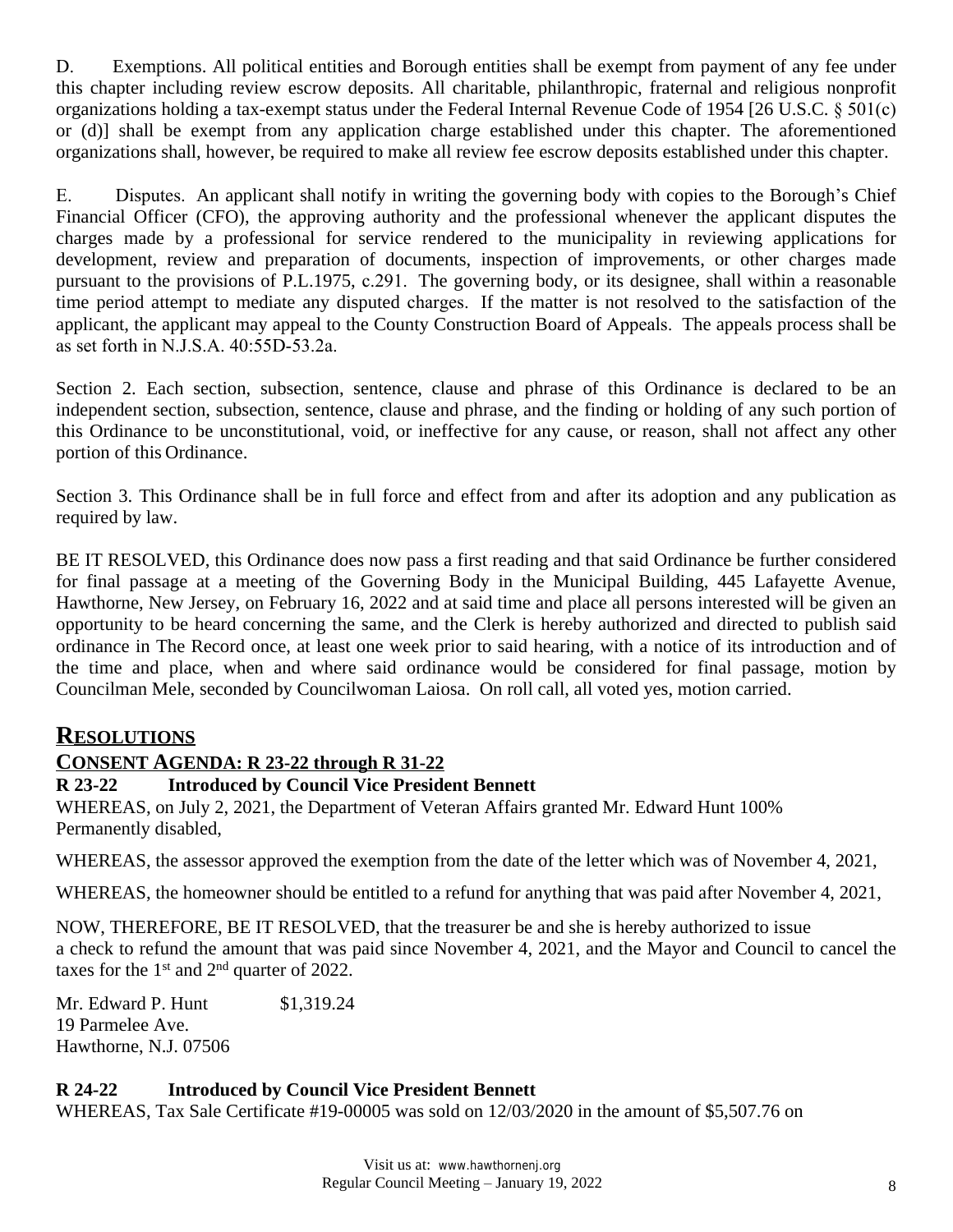Block 41 Lot 23 at 67 Llewellyn Ave. Hawthorne, N.J. 07506 then assessed to John Costello and said lien was originally purchased by US BANK CUST FOR TOWER DB X TR, and

WHEREAS, said lien was redeemed on January 7, 2022, in the amount of \$18,519.85 said lienholder is entitled to a refund including the amount of the lien \$5,507.76 search and recording fee of \$67.00, subsequent taxes of \$10,917.69, interest on subsequent taxes of \$1,807.09, redemption penalty of \$220.31 for a total of \$18,519.85 and

NOW, THEREFORE, BE IT RESOLVED, that the Collector of Taxes recommends that a check be issued by The Treasurer from the Other Trust II/Trustee Account to, US BANK CUST FOR TOWER DB X TR in the amount of \$18,519.85 to reimburse the lienholder for the lien, subsequent taxes and interest and a check from the Other Trust I account for \$33,900.00 for Premium paid.

US BANK CUST FOR TOWER DB X TR<br>\$18,519.85 CERTIFICATE 50 South 16<sup>th</sup> St  $$33,900.00$  PREMIUM Suite 2050 Philadelphia, PA 19102

## **R 25-22 Introduced by Council Vice President Bennett**

WHEREAS, the Tax Assessor has recommended the settlement of a real estate tax appeal now pending in the Tax Court of New Jersey, by adjustment of the assessment for the tax years in dispute for the properties listed below and the same appears to be fair and reasonable;

NOW THEREFORE, BE IT RESOLVED, by the Municipal Council of the Borough of Hawthorne, in the County of Passaic and State of New Jersey, that the following settlement of cases pending in the Tax Court of New Jersey be, and hereby is, approved, and the Borough Attorney is hereby authorized and directed to execute a Stipulation of Settlement, and any other document necessary or appropriate to effectuate the same, in accordance with the memo submitted herewith and made a part hereof.

| <b>Property Owner</b>     | <b>Property Address</b>                | Block and Lot            |
|---------------------------|----------------------------------------|--------------------------|
| SBG Realty c/o Solan Mgmt | 290 Lafayette Avenue                   | <b>Block 104, Lot 19</b> |
| Sunstar Madhav, LLC       | 312 Lafayette Avenue Block 104, Lot 15 |                          |

## **R 26-22 Introduced by Council Vice President Bennett**

WHEREAS, the Borough of Hawthorne has received a request from 53 Braen, LLC, the developer of the project known as the Hryncewich Subdivision, for the release of performance guarantees by way of bond previously posted in connection with development of a housing and related infrastructure improvements located in the Borough of Hawthorne; and

WHEREAS, the Municipal Engineer has had opportunity to review the request for release and in connection therewith and has advised that all work covered by the bond has been satisfactorily completed and therefore takes no exception to the release of the said bond; and

WHEREAS, the Municipal Engineer has recommended that the Developer post a Maintenance Guarantee in the amount of \$67,800 with the Borough Clerk, as required by the Developer's Agreement previously executed in this matter, and provide proof that all escrow sums are in place to cover outstanding and anticipated professional fees;

NOW THEREFORE IT IS HEREBY RESOLVED, by the Municipal Council of the Borough of Hawthorne that it does hereby agree to the release of the Performance Bond in question in accordance with the recommendation of the Municipal Engineer and based upon the receipt of a Maintenance Bond, as indicated above, and proof by the applicant has posted sufficient escrow sums all in accordance with the executed Developer's Agreement.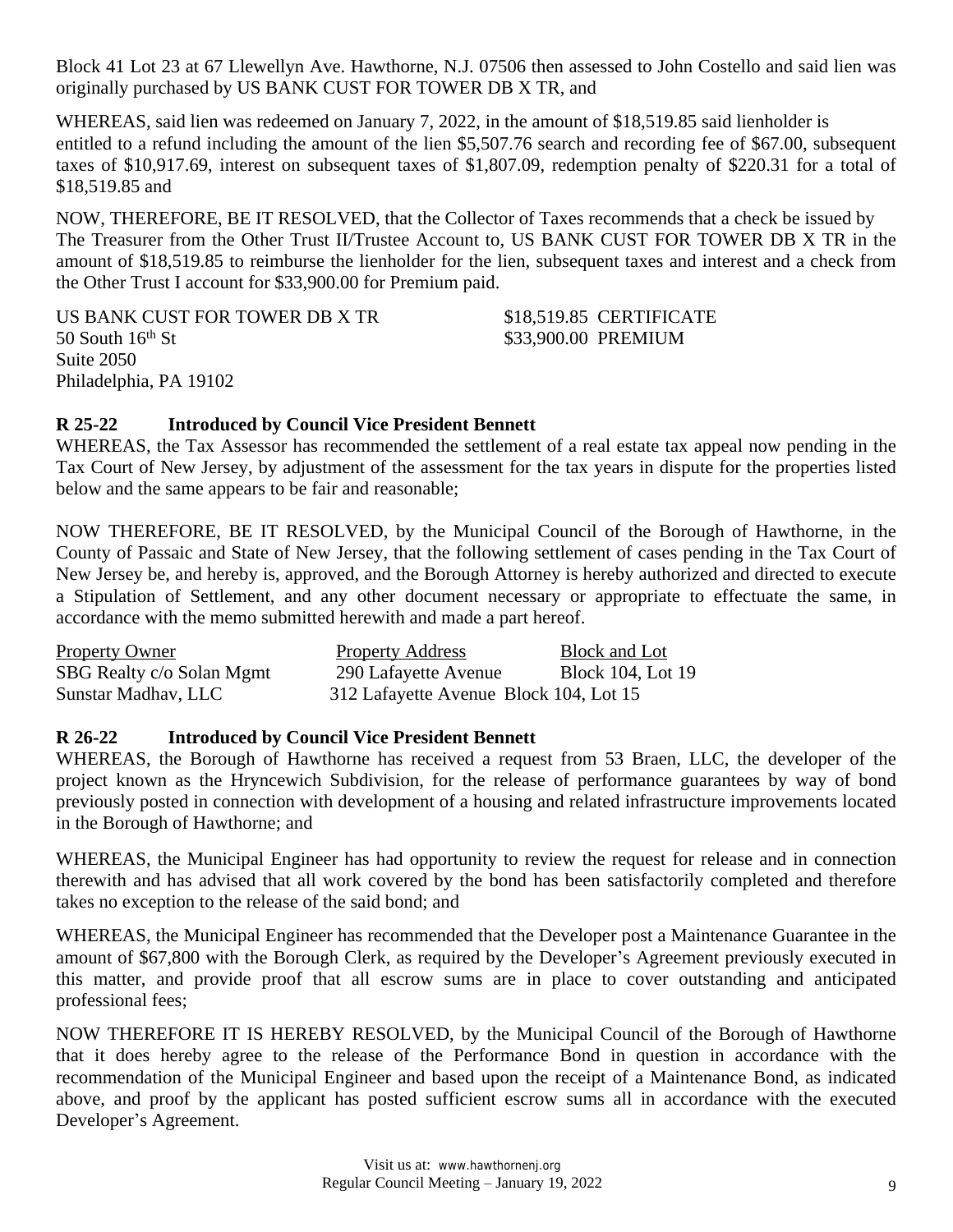## **R 27-22 Introduced by Council Vice President Bennett**

WHEREAS, the Borough of Hawthorne has received a request from Royal Realty, LLC, the developer of the project known as Royal Quarters, for the release of performance guarantees by way of bond previously posted in connection with development of a housing and related infrastructure improvements located in the Borough of Hawthorne; and

WHEREAS, the Municipal Engineer has had opportunity to review the request for release and in connection therewith and has advised that all work covered by the bond has been satisfactorily completed and therefore takes no exception to the release of the said bond; and

WHEREAS, the Municipal Engineer has recommended that the Developer post a Maintenance Guarantee in the amount of \$33,900 with the Borough Clerk, as required by the Developer's Agreement previously executed in this matter, and provide proof that all escrow sums are in place to cover outstanding and anticipated professional fees;

NOW THEREFORE IT IS HEREBY RESOLVED, by the Municipal Council of the Borough of Hawthorne that it does hereby agree to the release of the Performance Bond in question in accordance with the recommendation of the Municipal Engineer and based upon the receipt of a Maintenance Bond, as indicated above, and proof by the applicant has posted sufficient escrow sums all in accordance with the executed Developer's Agreement.

## **R 28-22 Introduced by Council Vice President Bennett**

WHEREAS, the Borough of Hawthorne recently completed an analysis of its public safety communications systems and equipment and retained Richard Touroonjian of Allegiant Wireless, LLC, to complete such study and analysis; and

WHEREAS, Allegiant has provided recommendations for a complete system and operations up-grade with professional consulting services set forth in two phases for oversight of such up-grade; and

WHEREAS, Allegiant submitted a quotation, dated December 23, 2021, with a price, based upon estimated hourly consultation services, not to exceed \$47,400 for Phase I, and \$44, 400 for Phase II; and

WHEREAS, the Administration, in consultation with its public safety responders, strongly recommends the award of a contract for Phase I of the services to Allegiant based upon its quotation; and

WHEREAS, the services to be provided are highly specialized and fall into the category of extraordinary, unspecifiable services, not capable of being solicited through a bidding process; and

WHEREAS, the amount of the quotation is above the threshold set forth in the Local Public Contracts Law, particularly when aggregated as to both phases, and above the New Jersey Pay to Play Law limitation; and

WHEREAS, the Borough Attorney has concluded that an award may nevertheless be made as the services to be rendered are extraordinary and unspecifiable and the vendor has submitted to the Borough Clerk certification that it has not made reportable contributions that would bring any contract under the Pay to Play Law; and

WHEREAS, the Administration recommends of an award of contract as the vendor has significant experience in the field, recent very positive experience with the Borough as a consultant regarding police radio issues and completion of an analysis of all public safety communication systems, and submission of a quotation setting forth a scope of services and hourly rate deemed reasonable; and

WHEREAS, the Chief Financial Officer has certified availability of funds through the Temporary Municipal Budget, Capital Outlay, Communications Equipment, Line Item 2-91-2010-44-9012-105 so as to allow for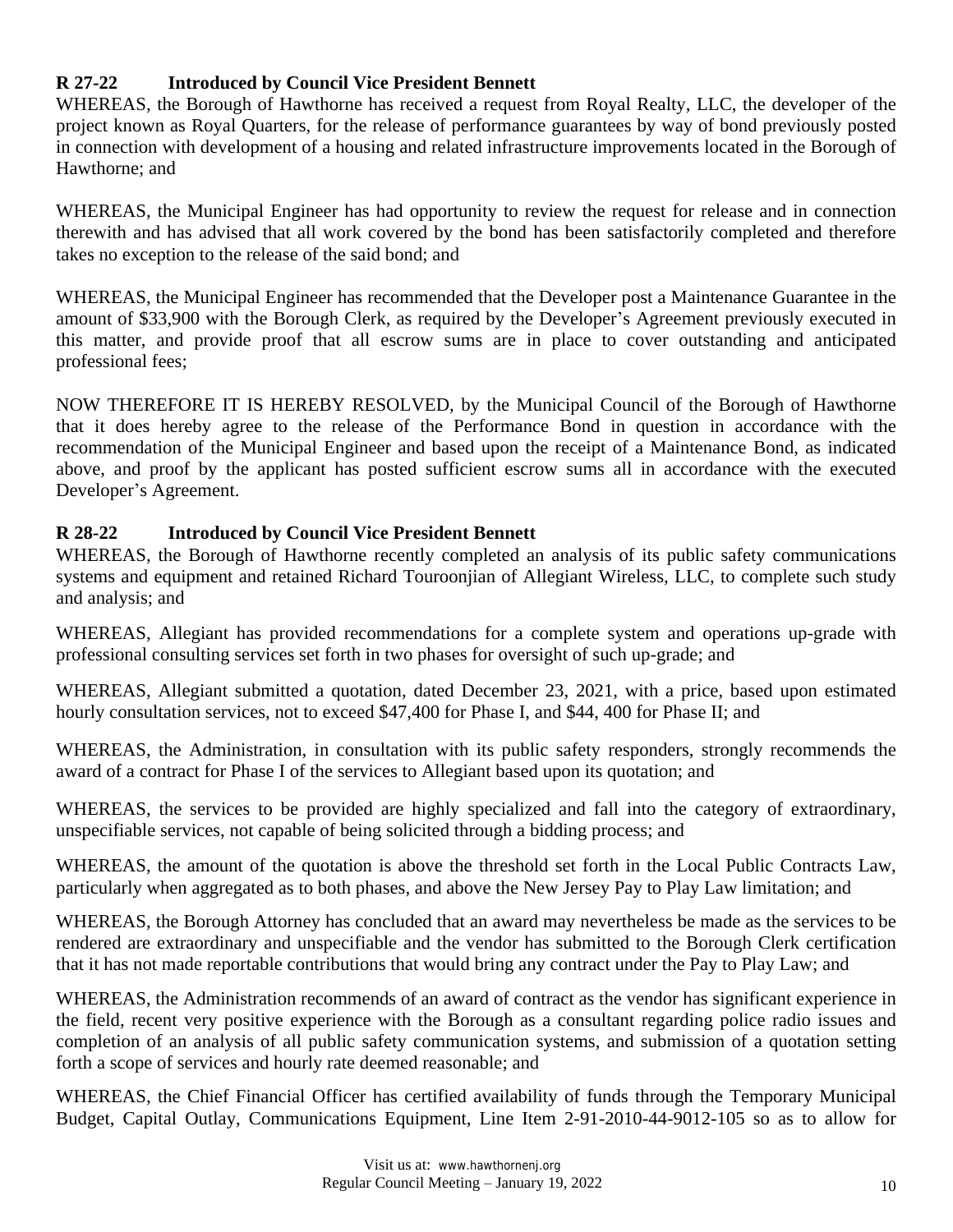issuance of a purchase order or contract in the total certified amount not to exceed \$47,400; and

NOW THEREFORE, BE IT RESOLVED, by the Municipal Council of the Borough of Hawthorne that it does authorize the issuance of a purchase order or contract to Allegiant Wireless, LLC, 20 Normandy Drive,

Jackson, New Jersey, for Phase I of the Public Safety Communications Equipment and Operations up-grade, in accordance with its quotation incorporated by reference, with total cost not to exceed \$47,400 as follows:

1. The Mayor and the Clerk of the Borough of Hawthorne are hereby authorized and directed to enter into a contract with Allegiant Wireless, LLC in accordance with its proposal made part hereof.

2. The contract is entered into without competitive bidding as "Extraordinary, Unspecifiable Services," pursuant to the Local Public Contracts Law as the same is highly specialized and falls within the meaning of the law.

3. The award of this contract is subject to certification of funds by the Chief Financial Officer as set forth below.

4. Notice of this award or a copy of the Resolution shall be published in the official newspaper of the Borough of Hawthorne within ten (10) days of passage as required.

5. The Business Disclosure Entity Certification and Determination of Value shall be placed on file with a true copy of this resolution.

## CERTIFICATION OF AVAILABILITY OF FUNDS

As required by NJSA 40A:4-57, NJAC 5:30-14.5 and any other applicable requirement of law, I Laurie A. Foley, Chief Financial Officer of the Borough of Hawthorne, have determined that there are available, sufficient funds, not committed to any other purpose, so as to allow the issuance of a purchase order or contract to Allegiant Wireless, LLC, under the Temporary Municipal Budget, Capital Outlay, Communications Equipment, Line Item 2-91-2010-44-9012-105 so as to allow for issuance of a purchase order or contract in the total certified amount not to exceed \$47,400.

## **R 29-22 Introduced by Council Vice President Bennett**

WHEREAS, the Governor's Council on Alcoholism and Drug Abuse established the Municipal Alliances for the Prevention of Alcoholism and Drug Abuse in 1989 to educate and engage residents, local government and law enforcement officials, schools, nonprofit organizations, the faith community, parents, youth and other allies in efforts to prevent alcoholism and drug abuse in communities throughout New Jersey.

WHEREAS, The Municipal Council of the Borough of Hawthorne, County of Passaic, State of New Jersey recognizes that the abuse of alcohol and drugs is a serious problem in our society amongst persons of all ages; and therefore, has an established Municipal Alliance Committee; and,

WHEREAS, the Municipal Council further recognizes that it is incumbent upon not only public officials but upon the entire community to take action to prevent such abuses in our community; and,

WHEREAS, the Municipal Council has applied for funding to the Governor's Council on Alcoholism and Drug Abuse through the County of Passaic;

NOW, THEREFORE, BE IT RESOLVED by the Borough of Hawthorne, County of Passaic, State of New Jersey hereby recognizes the following: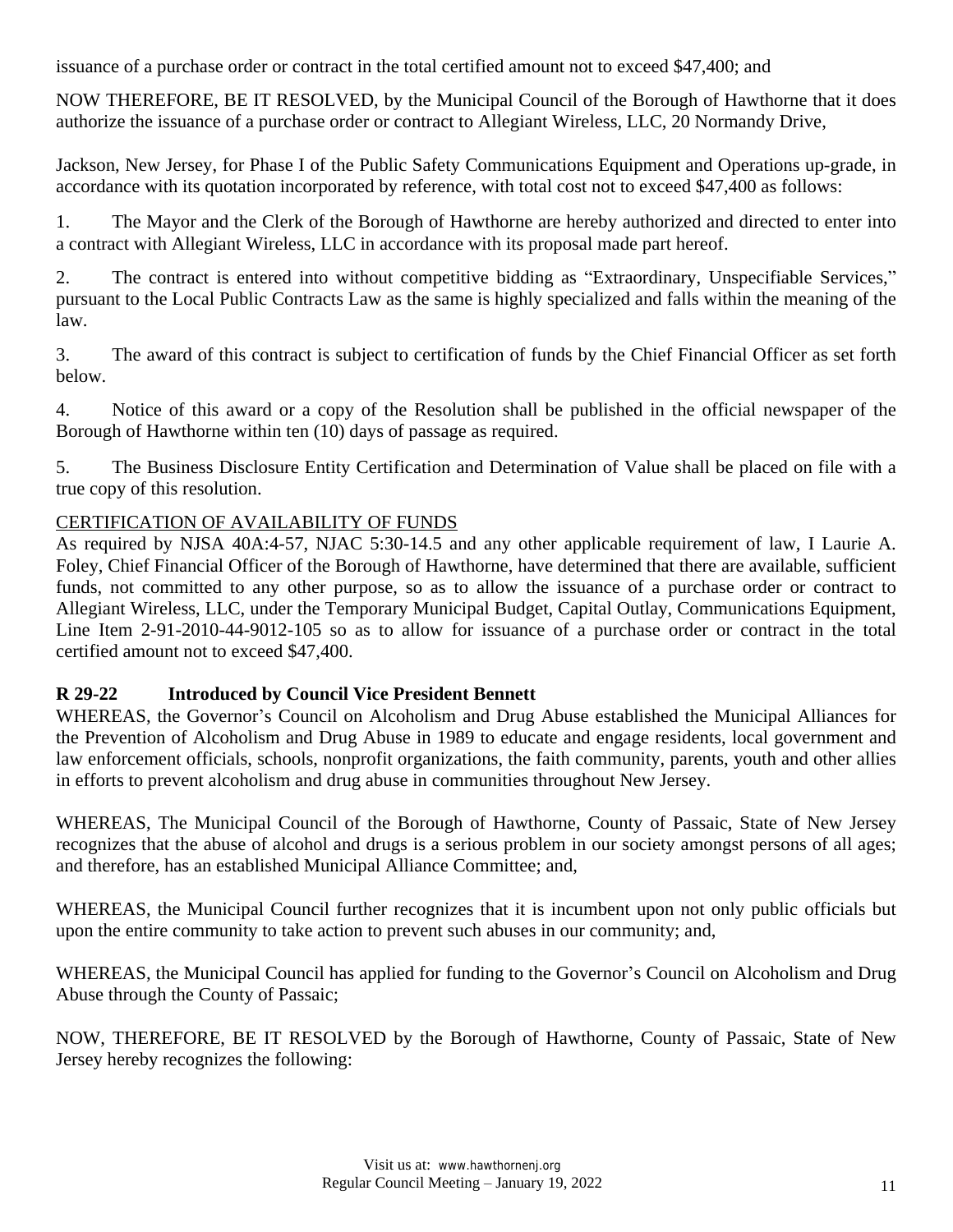1. The Municipal Council does hereby authorize submission of a strategic plan for the Hawthorne S.A.F.E Municipal Alliance grant for fiscal year 2023 (July 1, 2022 to June 30, 2023) in the amount of:

| <b>DEDR</b> | \$8,276.50 |
|-------------|------------|
| Cash Match  | \$2,069.13 |
| In-Kind     | \$6,207.38 |

2. The Municipal Council acknowledges the terms and conditions for administering the Municipal Alliance grant, including the administrative compliance and audit requirements.

## **R 30-22 Introduced by Council Vice President Bennett**

WHEREAS, the Morris County Cooperative Pricing Council ("MCCPC") was created in 1974 to conduct a voluntary cooperative pricing system with municipalities, boards of educations, and other public bodies located in the County of Morris and adjoining counties; and

WHEREAS, the purpose of the MCCPC is to provide substantial savings on various goods and services to its members through the cooperative public bidding process; and

WHEREAS, The Borough of Hawthorne desires to enter into an Agreement with the MCCPC, which is administered by Randolph Township as Lead Agency, to renew its membership in the MCCPC for the period of October 1, 2021 through September 30, 2026.

BE IT RESOLVED, by the Borough of Hawthorne, County of Passaic, State of New Jersey as follows:

1. The Municipal Council of the Borough of Hawthorne hereby authorize the execution of an Agreement with the Morris County Cooperative Pricing Council by the Township of Randolph as Lead Agency dated October 1, 2021, pursuant to N.J.S.A. 40A:11-11(5). Said Agreement is for renewal of membership in the MCCPC for a five (5) year period from October 1, 2021, through September 30, 2026.

2. The Borough of Hawthorne Clerk is hereby directed to submit a copy of this adopted Resolution, along with an executed Agreement, to Randolph Township as Lead Agency of the MCCPC.

3. This Resolution shall take effect immediately upon final passage according to law.

4. All appropriate Borough of Hawthorne officials are authorized and directed to perform all required acts to affect the purpose of this Resolution.

## **R 31-22 Introduced by Council Vice President Bennett**

WHEREAS, the Borough of Hawthorne recently submitted to the New Jersey Department of Environmental Protection documentation regarding on-going Groundwater Rule Corrective Action taken in connection with aspects of its Water Utility operations; and

WHEREAS, the DEP rejected the work submitted, requiring the submission of additional information from a professional capable of analyzing the material in question and responding to the DEP; and

WHEREAS, the Borough of Hawthorne, through its Water Department and Operator, solicited a quotation from H2M Architects & Engineers, which was submitted on January 19, 2022, setting forth the process for compliance and setting forth an estimated cost not to exceed \$7,800; and

WHEREAS, the services to be provided are professional services, exempt from bidding procedures under the Local Public Contracts Law; and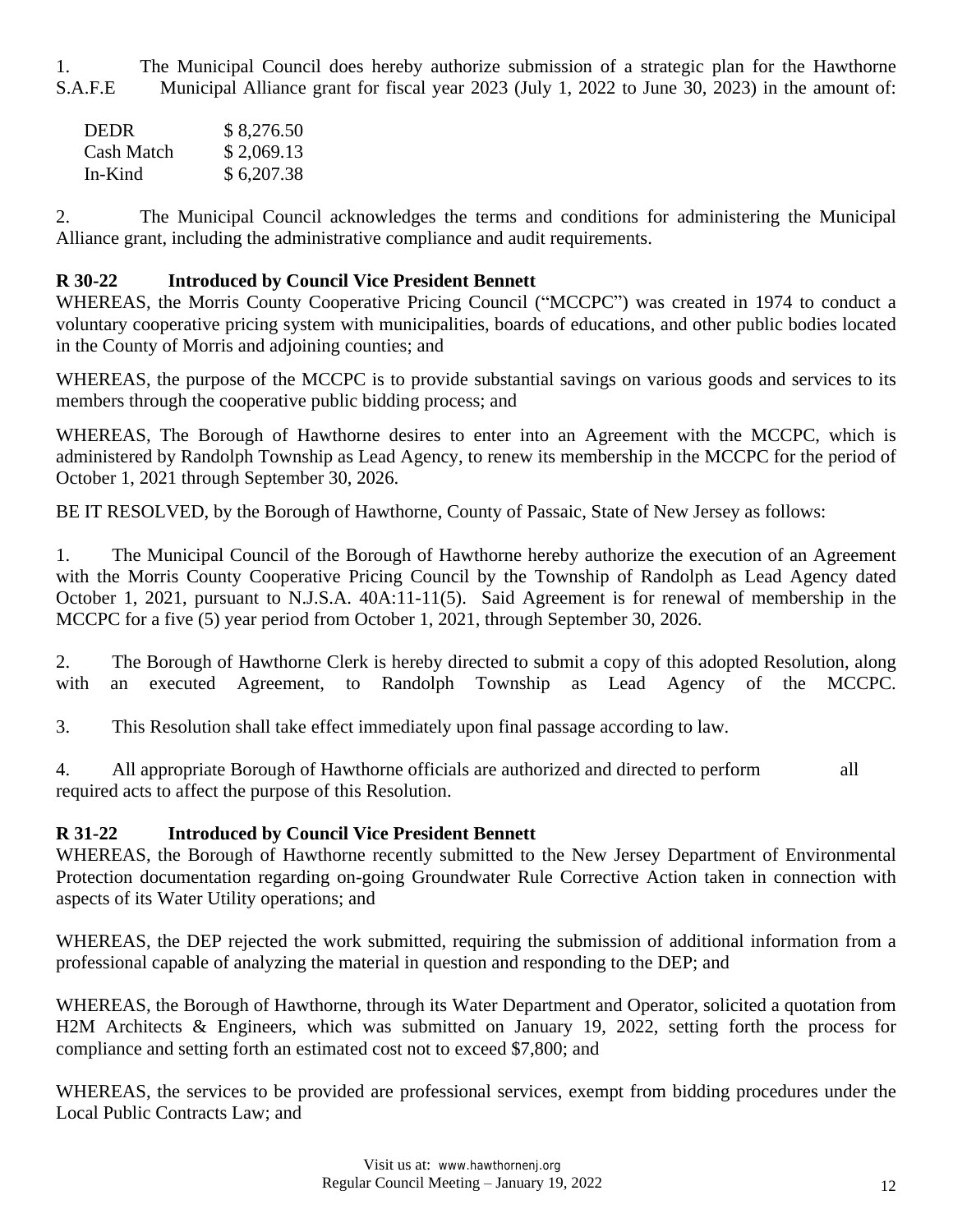WHEREAS, the amount of the quotation is below the threshold set forth in the Local Public Contracts Law as well as the New Jersey Pay to Play Law limitation; and

WHEREAS, the Borough Attorney nonetheless recommends action by the Municipal Council as the work is part of a larger, on-going project and may of its nature expand in terms of scope and expense; and

WHEREAS, the Administration recommends an award of contract as the vendor has significant experience in the field, past positive experience with the Borough, and submitted a quotation setting forth a scope of services and expense deemed reasonable; and

WHEREAS, the Chief Financial Officer has certified availability of funds through the Temporary Municipal Budget, Water Utility, O/E, Professional Services, Line Item 2-05-2010-55-5020-020, so as to allow for issuance of contract in the total certified amount not to exceed \$7,800; and

NOW THEREFORE, BE IT RESOLVED, by the Municipal Council of the Borough of Hawthorne that it does authorize the issuance of a contract to H2M Architects & Engineers, 119 Cherry Hill Road, Suite 110, Parsippany, New Jersey, 07054, for hydrogeologic services related to on-going Groundwater Rule Corrective Action, in accordance with its quotation, incorporated by reference, with total cost not to exceed \$7,800 as follows:

1. The Mayor and the Clerk of the Borough of Hawthorne are hereby authorized and directed to enter into a contract with H2M Architects & Engineers in accordance with its proposal made part hereof.

2. The contract is entered into without competitive bidding as a professional service pursuant to the Local Public Contracts Law.

3. The award of this contract is subject to certification of funds by the Chief Financial Officer as set forth below.

4. Notice of this award or a copy of the Resolution shall be published in the official newspaper of the Borough of Hawthorne within ten (10) days of passage as required.

5. Any Business Disclosure Entity Certification and Determination of Value shall be placed on file with a true copy of this resolution.

## CERTIFICATION OF AVAILABILITY OF FUNDS

As required by NJSA 40A:4-57, NJAC 5:30-14.5 and any other applicable requirement of law, I Laurie A. Foley, Chief Financial Officer of the Borough of Hawthorne, have determined that there are available, sufficient funds, not committed to any other purpose, so as to allow the issuance of a purchase order or contract to H2M Engineers & Architects, under the Temporary Municipal Budget, Water Utility, O/E, Professional Services, Line Item 2-05-2010-55-5020-020, so as to allow for issuance of contract in the total certified amount not to exceed \$7,800.

Council President Matthews entertained a motion to adopt consent agenda resolutions R 23-22 through R 31-22, moved by Council Vice President Bennett, seconded by Councilwoman Laiosa.

#### Discussion

Councilman Mele asked if, on R 28-22, the entire system, Police, Fire and Ambulance was going to be updated as it hasn't been updated in years. Mayor Lane stated it will be the entire system.

Council President Matthews asked Administrator Maurer if the catch basins on Braen Avenue were cleaned out. Dr. Boswell stated they were all cleaned.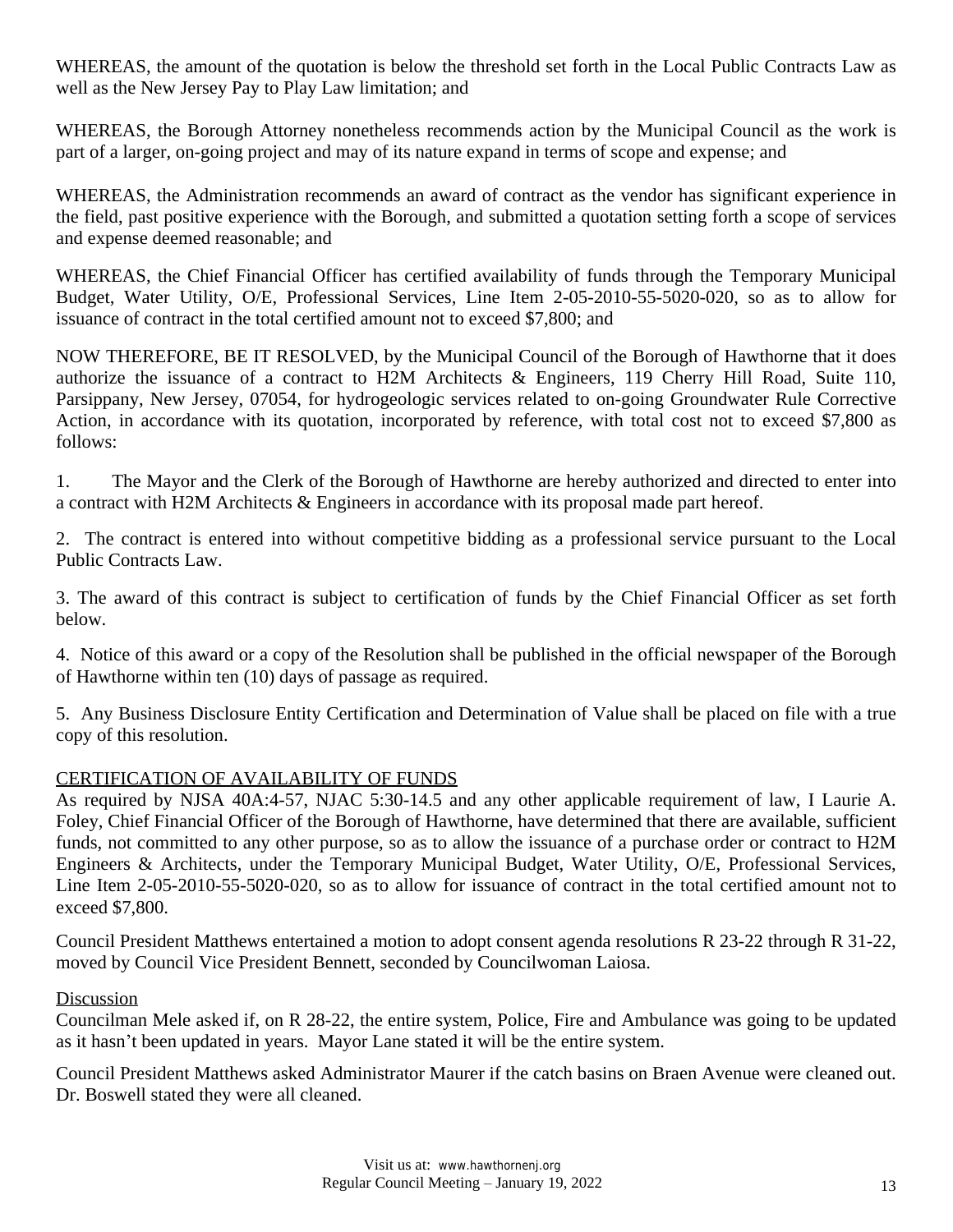On roll call, all voted yes, with the exception of Councilwoman Sasso who abstained on R 26-22 and Councilman Wojtecki who abstained on R 28-22, motion carried.

#### **OFF-CONSENT**

## **R 32-22 Introduced by Councilman Mele**

WHEREAS, various appropriations in the 2021 Municipal Budget may be over expended and others under expended.

NOW, THEREFORE, BE IT RESOLVED, by the Municipal Council of the Borough of Hawthorne that the Treasurer be and is hereby authorized to make the following transfers:

| <b>Current Fund</b> |                     |                        |                       |
|---------------------|---------------------|------------------------|-----------------------|
| <b>TO</b>           | <b>FROM</b>         | <b>AMOUNT</b>          | <b>TOTAL TRANSFER</b> |
| Local Code S/W      |                     | 440.00                 |                       |
| Police Dept O/T S/W |                     | \$18,350.00            |                       |
| Fire Dept S/W       |                     | 190.00                 |                       |
| Road Dept S/W       | Group Insurance O/E | \$1,950.00             | 20,930.00             |
|                     |                     | <b>TOTAL TRANSFERS</b> | 20,930.00             |

Council President Matthews entertained a motion to adopt off-consent agenda resolution R 32-22, moved by Councilman Mele, seconded by Council Vice President Bennett, on roll call, all voted yes, with the exception of Councilman Wojtecki who abstained, motion carried.

# **REPORTS OF SPECIAL COUNCIL COMMITTEES**

Councilman Wojtecki reported the Shade Tree Commission's next meeting is February 7<sup>th</sup>, the Board of Health meeting scheduled for tomorrow night has been postponed due to the COVID upsurge.

Councilwoman Laiosa thanked everyone who came out this past Saturday to help at the polystyrene event at the pool. She thanked her volunteers, Commissioners, Green Team, DPW, Boy Scouts and John DiLonardo from the High School who sent students over to help out, and Traffic Officers Lt. Michalski and Sgt. DeLallo for setting up the parking lot. They collected 125 bags from 124 cars. The material goes to a facility in Haskell where it is cleaned and reused for building installation. There will be a couple more events this year.

Councilwoman Sasso reported the Library Board met on January 12<sup>th</sup>, they reviewed their projects and budget for the year. They are actively seeking a grant for new lighting and sprinkler systems. There is curbside pick-up and drop-off service currently available at the library. The next meeting will be held on February 9<sup>th</sup> at 4:30 at the Library.

Council President Matthews reported on behalf of Councilman Sciarra. The Board of Education meeting was held on January 4<sup>th</sup> where Abby Goff, Jen Ehrentraut and Jay Shortway were sworn in. The Board elected Abby Goff as President and Alex Clavijo as Vice President. At last night's meeting they discussed working with the Police Department to change the traffic pattern at the High School.

Council President Matthews reported the Planning Board met last night where there was one application to build a new building on an empty parcel of land by a paving company on Wagaraw Road near the new selfstorage facility. Hearings for the 3 Ronson project on Goffle Road are going to start on February 15<sup>th</sup>. The Chamber of Commerce has rescheduled their yearly dinner due to COVID to April 27<sup>th</sup> at Macaluso's.

## **CORRESPONDENCE**

Council President Matthews entertained a motion for new firefighter applicant Mark Fiedler to Rescue 5, motion by Council Vice President Bennett, seconded by Councilwoman Sasso. On roll call, all voted yes, with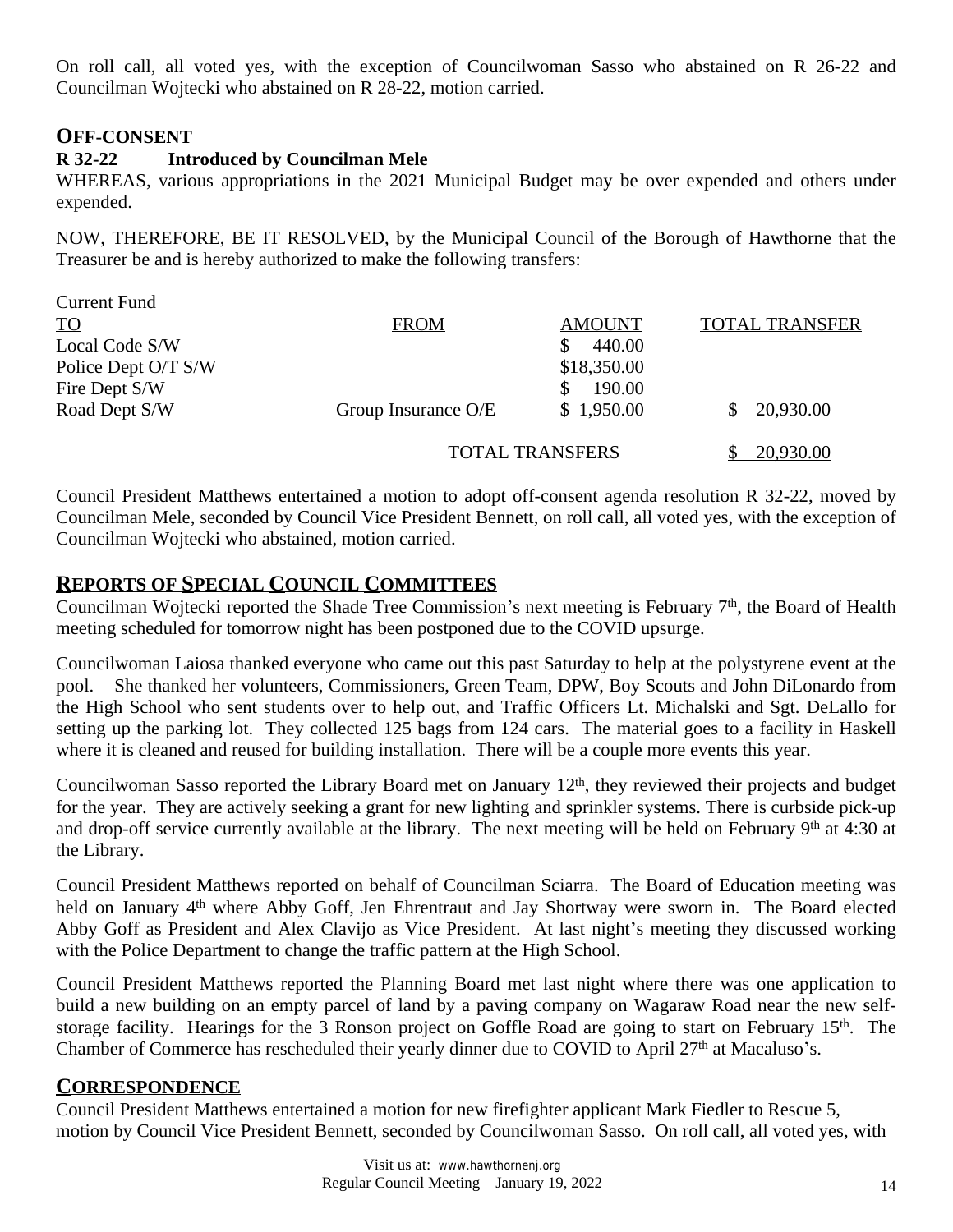the exception of Councilman Wojtecki who abstained, motion carried.

# **BILLS**

| <b>Vendor Name</b>                  | <b>Description</b>               | <b>Amount</b> |           | <b>Check Id</b> |
|-------------------------------------|----------------------------------|---------------|-----------|-----------------|
| A-VAN ELECTRICAL                    | MISC. PARTS & SUPPLIES WATER     | \$            | 1,797.00  | 42492           |
| A-VAN ELECTRICAL                    | <b>BATTERIES FOR SPEED SIGNS</b> |               | 123.20    | 30759           |
| ACCURATE DOOR & HARDWARE INC.       | DOORS/FRAMES SECOND FLOOR        |               | 6,622.36  | 3856            |
| ACORN TERMITE & PEST CONTROL        | YRLY CONTRACT FOR PEST CONTROL   |               | 100.00    | 30747           |
| <b>ACTION DATA SERVICES</b>         | PAYROLL PROC PR#26 12/17/21      |               | 513.19    | 30749           |
| <b>ACTION DATA SERVICES</b>         | PAYROLL PROC PR#26 12/17/21      |               | 128.30    | 42489           |
| <b>ACTION DATA SERVICES</b>         | PAYROLL PROC #27 12/30/2021      |               | 539.89    | 30749           |
| <b>ACTION DATA SERVICES</b>         | PAYROLL PROC #27 12/30/2021      |               | 134.97    | 42489           |
| ACTION RUBBER & INDUST SUP INC      | MISC ROAD SUPPLIES               |               | 51.68     | 30748           |
| ACTION RUBBER & INDUST SUP INC      | MISC ROAD SUPPLIES               |               | $-27.51$  | 30748           |
| ACTION RUBBER & INDUST SUP INC      | MISC ROAD SUPPLIES               |               | 10.25     | 30748           |
| AERIAL RISE LLC                     | AE3024-42 FIBERGLASS BUCKET      |               | 2,304.00  | 30750           |
| AERIAL RISE LLC                     | <b>FREIGHT</b>                   |               | 170.00    | 30750           |
| AERIAL RISE LLC                     | <b>LABOR</b>                     |               | 1,300.00  | 30750           |
| AGRA ENVIRONMENTAL SVC              | MONTHLY WATER TESTING- BORO      |               | 528.00    | 42490           |
| AGRA ENVIRONMENTAL SVC              | MONTHLY WATER TESTING- BORO      |               | 66.00     | 42490           |
| AGRA ENVIRONMENTAL SVC              | FEE FOR EACH MONTH. \$840        |               | 840.00    | 42490           |
| ALBERTA TREE SERVICE, LLC           | SHADE TREE FIELD WORK- ALBERTA   |               | 2,220.00  | 30751           |
| ALL AMERICAN FORD                   | WATER PUMP REPAIR #200           |               | 1,934.80  | 30752           |
| ALL HANDS FIRE EQUIPMENT            | INCIDENT MAMAGEMENT SHEET        |               | 60.00     | 30754           |
| ALL HANDS FIRE EQUIPMENT            | <b>SHIPPING</b>                  |               | 15.00     | 30754           |
| ALLEGIANT WIRELESS, LLC             | ANALYSIS OF PD COMMUNICATIONS    |               | 1,200.00  | 30753           |
| AMERICAN HOSE & HYDRAULICS CO       | C-2 ROLL OFF CABLE REPLACEMENT   |               | 1,259.76  | 30755           |
| AMERICAN WASTE & TEXTILE CO         | <b>SHOP RAGS</b>                 |               | 262.50    | 30756           |
| AMERICAN WASTE & TEXTILE CO         | SHOP RAGS-FRIEGHT                |               | 75.00     | 30756           |
| ANTHEM SPORTS LLC                   | 2021 SUPPLIES                    |               | 52.95     | 30757           |
| AP CERTIFIED TESTING, LLC           | WATER DRAW DOWN CABLE REPAIRS    |               | 55.00     | 42491           |
| ASLAN & COMPANY, INC.               | ASLAN CLEANING - HPD AREA ONLY   |               | 795.00    | 30758           |
| ASLAN & COMPANY, INC.               | ASLAN CLEANING - HPD AREA ONLY   |               | 795.00    | 30758           |
| <b>BIOPROTECTORS LLC</b>            | SMARTTOUCH COVID DISINFECTANT    |               | 1,320.00  | 141             |
| BLUE WATER DIVERS INC.              | RESCUE 5 NRS EXTREME DRY SUITS   |               | 2,697.00  | 30760           |
| <b>BOB'S TIRES &amp; WHEELS INC</b> | TIRE REPAIRS DPW VEHICLES        |               | 20.00     | 30762           |
| <b>BOB'S TIRES &amp; WHEELS INC</b> | TIRE REPAIRS DPW VEHICLES        |               | 20.00     | 30762           |
| BOBBY VAN PLUMBING INC              | REPAIR LEAKING W/HEATER          |               | 275.00    | 30761           |
| <b>BOROUGH OF NO HALEDON</b>        | 2021 SEWER SYSTEM INVOICE        |               | 781.36    | 30763           |
| <b>BOSWELL ENGINEERING, INC</b>     | MUNICIPAL POOL RESO 77-21        |               | 370.00    | 3857            |
| <b>BOSWELL ENGINEERING, INC</b>     | R160-21 WATER RISK RESILIENCE    |               | 1,898.75  | 42493           |
| <b>BOSWELL ENGINEERING, INC</b>     | R107-21 SANITARY SEWER SYSTEM    |               | 41.00     | 30764           |
| BOSWELL ENGINEERING, INC            | PFOA/PFOS TREATMENT PLAN R125    |               | 10,967.00 | 1246            |
| <b>BOSWELL ENGINEERING, INC</b>     | PFOA/PFOS TREATMENT PLAN R125    |               | 22,382.50 | 1246            |
| <b>BOSWELL ENGINEERING, INC</b>     | PSEF GAS MAIN REPLACEMENT R150   |               | 1,261.00  | 30764           |
| <b>BOSWELL ENGINEERING, INC</b>     | PROFESSIONAL ENGINEERING         |               | 3,420.50  | 30764           |
| <b>BOSWELL ENGINEERING, INC</b>     | PROFESSIONAL ENG SERVICES        |               | 4,948.00  | 30764           |
| BOSWELL ENGINEERING, INC            | 194 PASADENA PLACE/KALAJ         |               | 217.00    | 5654            |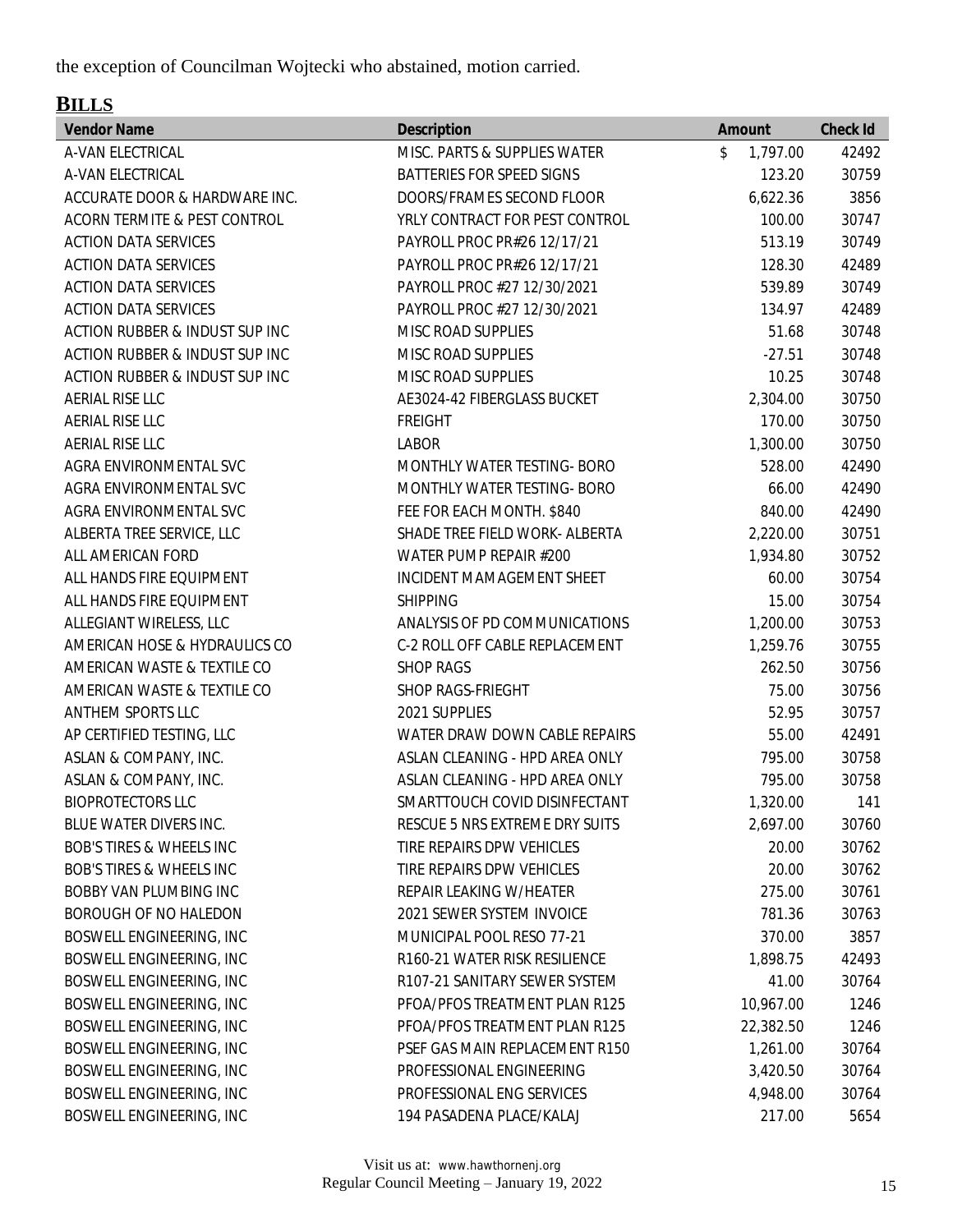| <b>BOSWELL ENGINEERING, INC</b>  | 30 BUENA VISTA/MARTINIELLO            | 108.50    | 5655  |
|----------------------------------|---------------------------------------|-----------|-------|
| <b>BOSWELL ENGINEERING, INC</b>  | 103 MOUNTAIN AVE/LUSCHER              | 325.50    | 5656  |
| BOSWELL ENGINEERING, INC         | LYNACK ROAD/FOLEY, KEVIN              | 665.00    | 5658  |
| BOSWELL ENGINEERING, INC         | 300 LINCOLN AVE FINAL                 | 399.00    | 5659  |
| BRIAN DAVENPORT                  | <b>WAGARAW BALLFIELDS IRRIGATION</b>  | 957.50    | 30766 |
| BROADHURST SHEET METAL INC       | R-8 SAFETY STEP LADDER TO BODY        | 745.00    | 30767 |
| BROWN'S JANITORIAL SUPPLY        | <b>BORO HALL SUPPLIES</b>             | 204.98    | 42494 |
| BROWN'S JANITORIAL SUPPLY        | DPW GARAGE                            | 258.92    | 30768 |
| <b>BURGIS ASSOCIATES, INC</b>    | MASTER PLAN EXAMINATION R14919        | 560.00    | 30769 |
| <b>BURGIS ASSOCIATES, INC</b>    | R165-21 NEIGHBORHOOD PRES PROG        | 2,285.00  | 30769 |
| CAMPBELL FIRE EQUIPMENT          | <b>ENGINE 3 EMERGENCY REPAIRS</b>     | 1,969.78  | 30770 |
| CAPITOL SUPPLY CONSTR PRODS IN   | WATER DEPT GENERAL SUPPLIES           | 5,182.89  | 42495 |
| CAPITOL SUPPLY CONSTR PRODS IN   | WATER DEPT GENERAL SUPPLIES           | 60.00     | 42495 |
| CHIEF FIRE EQUIP CO              | 2021 DRAW DOWN ACCOUNT                | 397.52    | 30771 |
| <b>CINTAS CORP</b>               | BORO HALL RUG SRV. DOOR MATS          | 227.79    | 30772 |
| <b>CINTAS CORP</b>               | BORO HALL RUG SRV. DOOR MATS          | 227.79    | 30772 |
| <b>CITY WIDE TOWING</b>          | R-11 TOW TO LYNDHURST NJ              | 992.50    | 30773 |
| CITY WIDE TOWING                 | <b>EMERGENCY TOW -STORM IDA</b>       | 200.00    | 30773 |
| <b>CIVICPLUS</b>                 | ANN HOST 12/17/21-12/17/22            | 1,730.82  | 30774 |
| <b>CIVICPLUS</b>                 | ANN HOST 12/17/21-12/17/22            | $-826.33$ | 30774 |
| CJ'S EXPRESS CAR WASH LLC        | CAR WASHING                           | 168.00    | 30775 |
| CK ELECTRONICS, LLC              | FIRE ALARMS BORO BUILDINGS            | 43,896.90 | 30776 |
| COASTAL DISTRIBUTION PATERSON    | <b>TRANSFER STATION FEES</b>          | 973.88    | 30777 |
| COASTAL DISTRIBUTION PATERSON    | <b>TRANSFER STATION FEES</b>          | 1,414.89  | 30777 |
| <b>COMMUNICATION SPECIALISTS</b> | REMOVE DEUPLEXOR FOR FD CH2           | 69.00     | 30778 |
| <b>COMMUNICATION SPECIALISTS</b> | RADIO MANT JAN TO MARCH 22            | 96.72     | 30778 |
| <b>COMMUNICATION SPECIALISTS</b> | RADIO MANT JAN TO MARCH 22            | 636.96    | 30778 |
| <b>COMMUNICATION SPECIALISTS</b> | RADIO MANT JAN TO MARCH 22            | 675.36    | 30778 |
| <b>COMMUNICATION SPECIALISTS</b> | RADIO MANT JAN TO MARCH 22            | 14.64     | 30778 |
| <b>COMMUNICATION SPECIALISTS</b> | RADIO MANT JAN TO MARCH 22            | 10.98     | 42496 |
| COMMUNITY SERVICE GARAGE         | REPAIRS/CLEANING OF VEHICLES          | 270.00    | 30779 |
| COMMUNITY SERVICE GARAGE         | REPAIRS/CLEANING OF VEHICLES          | 711.90    | 30779 |
| DARRYL W. SISS                   | <b>FEE NOVEMBER</b>                   | 916.66    | 30780 |
| DARRYL W. SISS                   | 2 WAGARAW ROAD                        | 1,470.00  | 5657  |
| DOWNES TREE SERVICE, INC.        | <b>EMERGENCY TREE PRUNINGS</b>        | 100.00    | 30781 |
| DOWNES TREE SERVICE, INC.        | <b>EMERGENCY TREE PRUNINGS</b>        | 100.00    | 30781 |
| DOWNES TREE SERVICE, INC.        | <b>EMERGENCY TREE - REMOVALS</b>      | 1,500.00  | 30781 |
| DRAEGER, INC.                    | CALIBRATION                           | 179.00    | 142   |
| DTS TRUCKING LLC                 | <b>EMERGENCY SNOW REMOVAL R176-21</b> | 38,862.50 | 30782 |
| ED MAHONEY                       | EXAM & GLASS/CONTAC SELF SPOUS        | 589.00    | 30783 |
| EDWARD P. HUNT                   | REFUND TAXES DIS VET                  | 1,319.24  | 30784 |
| ELVIN AUTOMOTIVE SERVICES        | R-6 BRAKE ADJUSTMENT                  | 45.00     | 30785 |
| FDR HITCHES LLC                  | TRUCK REPAIRS FOR DPW - WATER         | 50.00     | 42497 |
| FDR HITCHES LLC                  | TRUCK REPAIRS FOR DPW - ROAD          | 202.83    | 30786 |
| FED EX                           | FED EX SUPPLIE POLICE                 | 23.25     | 30787 |
| FOLEY POWER SYSTEMS INC          | RESCUE 5 GENERATOR NEW BATTERY        | 331.92    | 30788 |
| FOLEY POWER SYSTEMS INC          | <b>GENERATOR MAINTC./TRBLSHOOT</b>    | 1,227.00  | 30788 |
| FRANKLIN MILLER, INC.            | MUFFIN MONSTER REPAIR R31-21          | 19,367.00 | 30789 |
|                                  |                                       |           |       |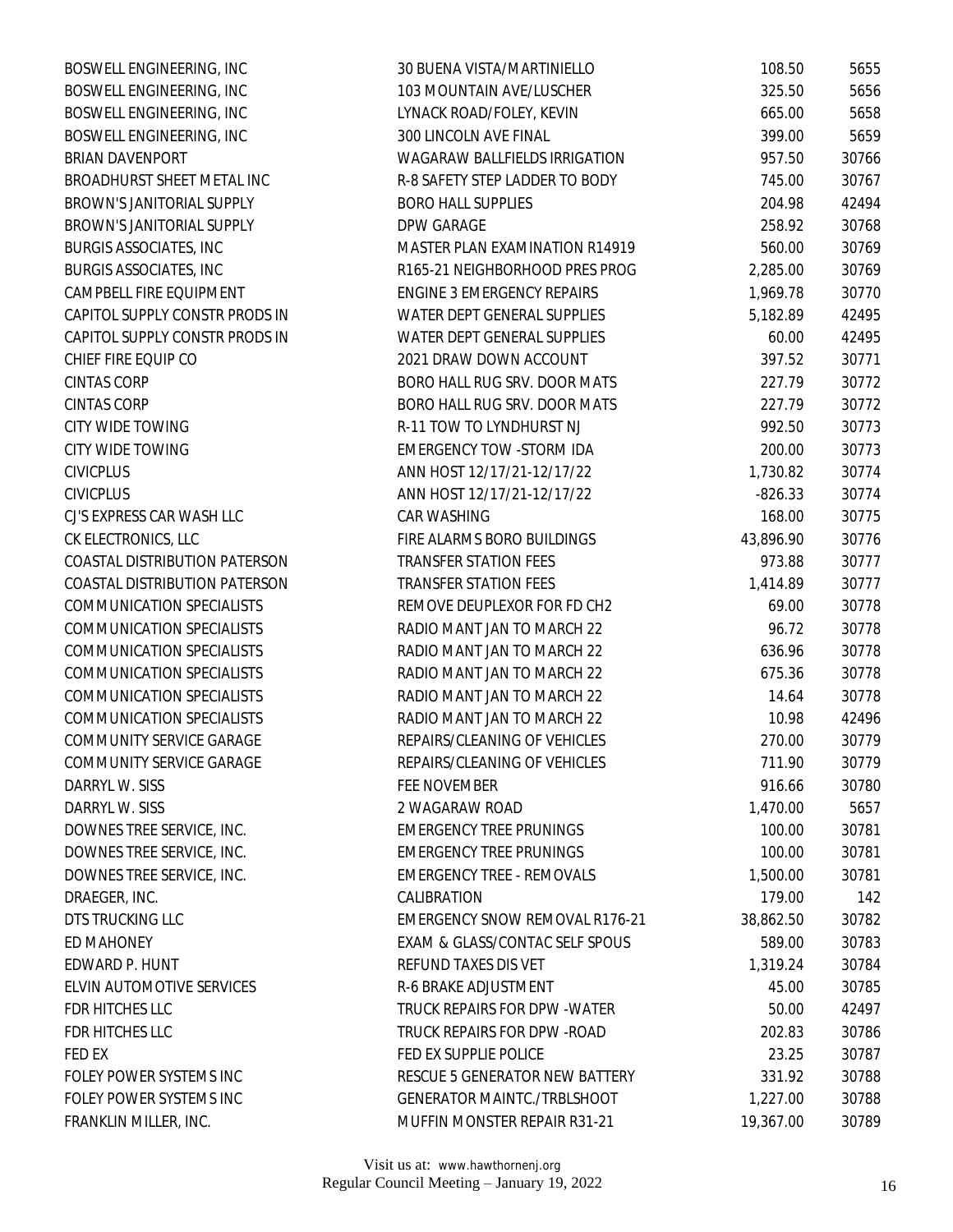| FRANKLIN MILLER, INC.                    | MAIN SEWER GRINDER MOTOR              | 2,317.00  | 30789 |
|------------------------------------------|---------------------------------------|-----------|-------|
| FRANKS TRUCK CENTER, INC                 | brake repairs                         | 3,360.66  | 30790 |
| GAETA RECYCLING CO, INC.                 | LEAF COLLECTION NOV./DEC 2021         | 15,184.13 | 30791 |
| GAETA RECYCLING CO, INC.                 | DECEMBER 2021 GARBAGE WASTE           | 52,212.93 | 30791 |
| <b>GARY TAMBURRO</b>                     | EYE GLASSES REIMB SPOUSE              | 190.00    | 30792 |
| GATES FLAG & BANNER CO, INC              | BUNTING FLAG FOR VETERANS DAY         | 26.80     | 30793 |
| GENERAL CODE PUBLISHERS, INC             | <b>GENERAL CODE 4TH EDITION SUPPL</b> | 340.00    | 30794 |
| <b>GODWIN TOOL &amp; HARDWARE SUPPLY</b> | RECY. CORDLESS GREASE GUN KIT         | 259.99    | 30795 |
| <b>HARRIS UNIFORMS</b>                   | SLEO CLASS-A UNIFORM BADGES           | 744.00    | 30796 |
| <b>HARRIS UNIFORMS</b>                   | JACKETS MOTORCYCLE                    | 480.00    | 5862  |
| <b>HARRIS UNIFORMS</b>                   | JACKETS MOTORCYCLE                    | 280.00    | 5862  |
| HAWTHORNE AUTO BODY, INC                 | R-3 CRASH DAMAGE REPAIRS              | 4,636.39  | 30797 |
| HAWTHORNE AUTO BODY, INC                 | REPAIRS MARKED VEHICLE 323            | 1,651.31  | 30797 |
| HAWTHORNE BOARD OF EDUCATION             | SCHOOL SECURITY DEC 2021              | 7,471.87  | 30798 |
| HAWTHORNE J D BASEBALL                   | JD BASEBALL UMPIRE FEES 2021          | 2,170.00  | 30799 |
| HAWTHORNE J D BASEBALL                   | <b>UMPIRE ASSIGNORS FEE 2021</b>      | 750.00    | 30799 |
| HAWTHORNE J D BASEBALL                   | <b>RENTAL FEES</b>                    | 362.53    | 30799 |
| HAWTHORNE MUNICIPAL COURT                | NOVEMBER 2021 CC FEES                 | 38.40     | 30800 |
| HAWTHORNE MUNICIPAL COURT                | DECEMBER 2021 CC FEES                 | 28.81     | 30800 |
| HENRY'S PLUMBING & HEATING INC           | PLUMBING & HEATING - DPW ADMIN        | 31.37     | 30801 |
| HENRY'S PLUMBING & HEATING INC           | PLUMBING & HEATING - WATER            | 35.02     | 42498 |
| HENRY'S PLUMBING & HEATING INC           | PLUMBING & HEATING - WATER            | 52.97     | 42498 |
| INTERACTIVE DATA, LLC                    | IDI YEARLY MAINTENANCE                | 50.00     | 30802 |
| JET VAC EQUIPMENT, LLC                   | S-2 ADD'L REPAIRS/PARTS               | 66.00     | 30803 |
| <b>JOSEPH CARR</b>                       | NJMVC REG FEES REIMB                  | 60.00     | 30804 |
| KONICA/MINOLTA                           | <b>COPIER MAINT</b>                   | 259.71    | 30805 |
| KONICA/MINOLTA                           | <b>COPIER MAINT</b>                   | 49.33     | 30805 |
| KRUEGER INTERNATIONAL INC.               | LIBRARY FURNITURE RESO 124-21         | 64,948.75 | 143   |
| LANGUAGE LINE SERVICES                   | <b>DECEMBER</b>                       | 37.40     | 30806 |
| <b>LAURIE FOLEY</b>                      | <b>GLASSES KEVIN</b>                  | 210.00    | 30807 |
| <b>LAURIE FOLEY</b>                      | <b>GLASSES ERIN</b>                   | 50.00     | 30807 |
| <b>LAURIE FOLEY</b>                      | LAURIE 2021 EXAM                      | 50.00     | 30807 |
| LINCOLN LANDSCAPING INC.                 | LANDSCAPING OF THE MUNI BLDG          | 315.00    | 30808 |
| LINCOLN LANDSCAPING INC.                 | LANDSCAPING OF THE LIBRARY            | 630.00    | 30808 |
| LISA SLOOTMAKER                          | EYE GLASSES SELF                      | 210.00    | 30809 |
| LUSCHER'S AUTO INC                       | F-250 RECYCLING TRUCK                 | 1,599.06  | 30810 |
| LUSCHER'S AUTO INC                       | <b>AUTO SVC DPW TRUCKS</b>            | 622.78    | 30810 |
| LUSCHER'S AUTO INC                       | AUTO SVC DPW TRUCKS                   | 512.20    | 30810 |
| LUSCHER'S AUTO INC                       | AUTO SVC DPW TRUCKS                   | 169.49    | 30810 |
| LUSCHER'S AUTO INC                       | <b>AUTO SVC DPW TRUCKS</b>            | 545.52    | 30810 |
| LUSCHER'S AUTO INC                       | AUTO SVC DPW TRUCKS                   | 595.57    | 30810 |
| LUSCHER'S AUTO INC                       | <b>AUTO SVC DPW TRUCKS</b>            | 554.16    | 30810 |
| MATTHEW J. CUEMAN                        | MOTORCYCLE JACKETS/SHELL              | 240.00    | 5863  |
| MATTHEW J. CUEMAN                        | MOTORCYCLE JACKETS/SHELL              | 140.00    | 5863  |
| <b>MAUREEN COOK</b>                      | POLICE OEM STORAGE CLEANING           | 90.00     | 30811 |
| MCMANIMON, SCOTLAND & BAUMANN            | BOND SALE DECEMBER 2021               | 600.00    | 3858  |
| MCMANIMON, SCOTLAND & BAUMANN            | <b>BOND SALE DECEMBER 2021</b>        | 600.00    | 3858  |
| MCMANIMON, SCOTLAND & BAUMANN            | <b>BOND SALE DECEMBER 2021</b>        | 600.00    | 3858  |
|                                          |                                       |           |       |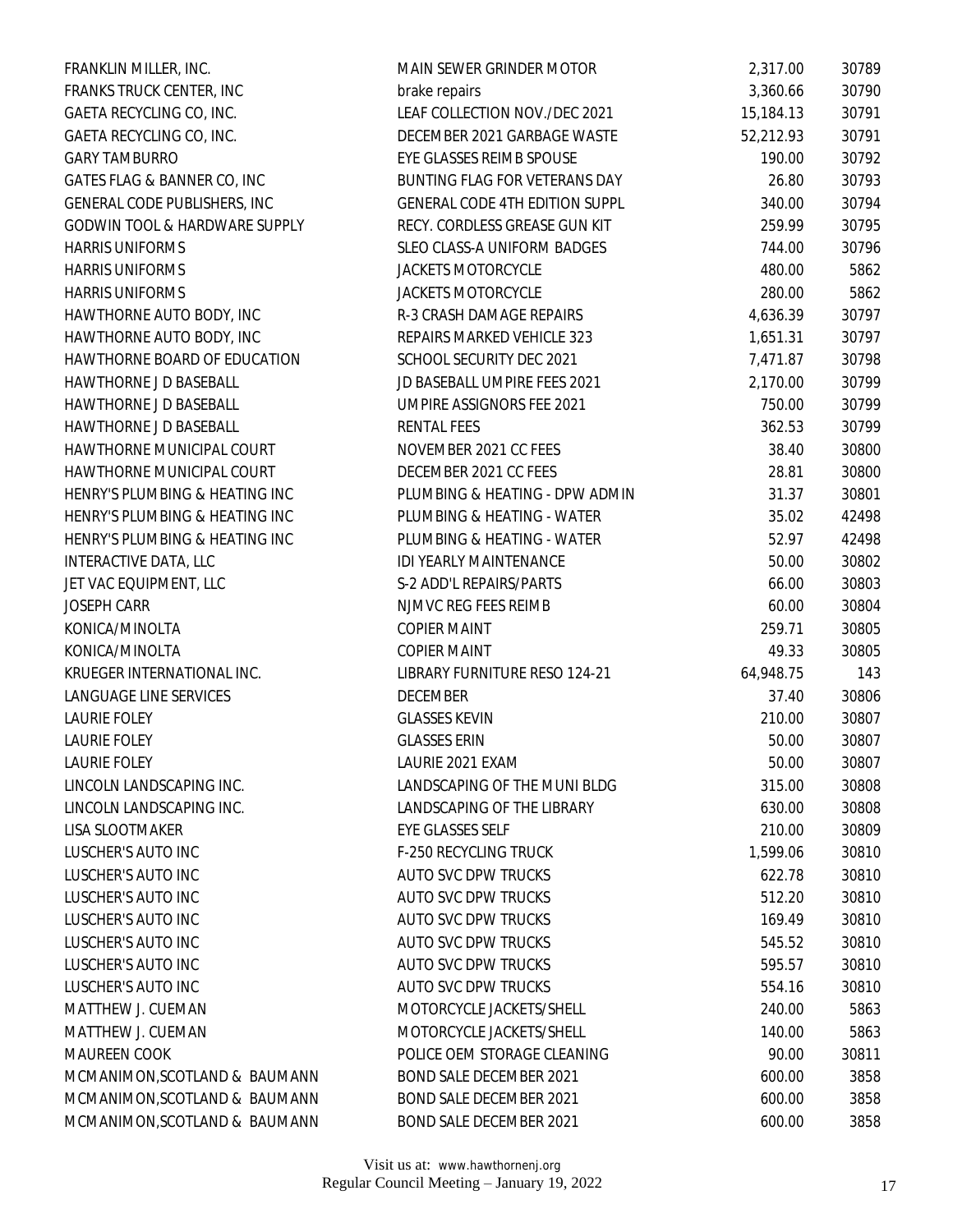| MCMANIMON, SCOTLAND & BAUMANN  | <b>BOND SALE DECEMBER 2021</b>      | 600.00    | 3858  |
|--------------------------------|-------------------------------------|-----------|-------|
| MCMANIMON, SCOTLAND & BAUMANN  | BOND SALE DECEMBER 2021             | 600.00    | 3858  |
| MCMANIMON, SCOTLAND & BAUMANN  | <b>BOND SALE DECEMBER 2021</b>      | 600.00    | 3858  |
| MCMANIMON, SCOTLAND & BAUMANN  | <b>BOND SALE DECEMBER 2021</b>      | 600.00    | 1247  |
| METRO BOWL                     | TROPHIES FOR HAW CHEERLEADERS       | 1,000.00  | 30812 |
| <b>METRO BOWL</b>              | HAW SOCCER ASSOC TROPHIES           | 750.00    | 30812 |
| MICHAEL J. PASQUALE, ESQ       | <b>TAX APPEALS</b>                  | 1,452.50  | 30813 |
| MICHAEL J. PASQUALE, ESQ       | <b>MISCELLANEOUS</b>                | 682.50    | 30813 |
| MICHAEL J. PASQUALE, ESQ       | LITIGATION                          | 472.50    | 30813 |
| MICHAEL J. PASQUALE, ESQ       | LIQ LICENSES                        | 813.75    | 30813 |
| MICHAEL J. PASQUALE, ESQ       | AFFORDABLE HOUSING                  | 350.00    | 30813 |
| MICHAEL J. PASQUALE, ESQ       | ORDINANCES                          | 262.50    | 1248  |
| MRC, INC.                      | R130-21 PLAYGROUND EQUIPMENT        | 60,474.70 | 3859  |
| MUNICIPAL CLERKS ASSOC OF NJ   | 2022 CLERKS CONFERENCE              | 375.00    | 30814 |
| NJ DEPARTMENT OF HEALTH        | <b>LICENSE 803-805</b>              | 9.60      | 6287  |
| NJ MOTOR VEHICLE COMMISSION    | 2022 ANNUAL ADMIN FEE MVC'S ON      | 150.00    | 30815 |
| NJ MOTOR VEHICLE COMMISSION    | NEW TITLE/REGISTRATION              | 60.00     | 30859 |
| NJ MOTOR VEHICLE COMMISSION    | NEW TITLE/REGISTRATION              | 60.00     | 30859 |
| NJ MOTOR VEHICLE COMMISSION    | NEW TITLE/REGISTRATION              | 60.00     | 30859 |
| <b>NJ TRANSIT</b>              | ANN PERMIT P1625-1775-01            | 802.00    | 30816 |
| NORA C. ADAMS                  | INTERPRET 11/18 11/23 12/9          | 410.00    | 30817 |
| NORTH JERSEY MEDIA GROUP INC   | 2022 ADS TAX ASSESS                 | 15.30     | 30818 |
| NORTH JERSEY MEDIA GROUP INC   | 2022 ADS TAX ASSESS                 | 20.70     | 30818 |
| NORTH JERSEY MEDIA GROUP INC   | 2022 ADS TAX ASSESS                 | 71.55     | 30818 |
| NORTH JERSEY MEDIA GROUP INC   | NOTICE OF ACTION                    | 23.94     | 30818 |
| NORTH JERSEY MEDIA GROUP INC   | AD FOR 2284-1 ORDINANCE             | 37.80     | 1249  |
| NORTH JERSEY MEDIA GROUP INC   | AD FOR ADOPTIONS ORDINANACES        | 9.00      | 30818 |
| NORTH JERSEY MEDIA GROUP INC   | AD FOR ADOPTIONS ORDINANACES        | 10.35     | 30818 |
| NORTH JERSEY MEDIA GROUP INC   | AD FOR ADOPTIONS ORDINANACES        | 36.90     | 1249  |
| NORTH JERSEY MEDIA GROUP INC   | ADS INTRO ADOP 2280-21 2281-21      | 12.60     | 30818 |
| NORTH JERSEY MEDIA GROUP INC   | ADS INTRO ADOP 2280-21 2281-21      | 47.70     | 30818 |
| NSI NEAL SYSTEMS               | <b>FAIRVIEW TANK COMMUNICATIONS</b> | 700.00    | 42499 |
| NSI NEAL SYSTEMS               | <b>FAIRVIEW TANK COMMUNICATIONS</b> | 46.15     | 42499 |
| NSI NEAL SYSTEMS               | WATER WELL EMERGENCIES              | 700.00    | 42499 |
| NSI NEAL SYSTEMS               | REA 1ST & MAITLAND WELLS ALARM      | 2,600.00  | 42499 |
| NSI NEAL SYSTEMS               | POOL GAS DECTORS/START UP           | 2,498.07  | 30819 |
| NSI NEAL SYSTEMS               | POOL GAS DECTORS/START UP           | 6,006.93  | 30819 |
| NSI NEAL SYSTEMS               | POOL GAS DECTORS/START UP           | 16.30     | 30819 |
| OAKLAND MARINE & EQUIPMENT INC | <b>EMERGENCY REPAIRS T2</b>         | 71.95     | 30820 |
| ONE CALL CONCEPTS, INC.        | DPW MONTHLY MARKOUTS 2021           | 211.64    | 42500 |
| ORION SAFETY PRODUCTS, INC.    | <b>EMERGENCY ROAD FLARES</b>        | 640.00    | 30821 |
| P & A AUTO PARTS, INC          | AUTO SUPPLIES ROAD- EQUIPMENT       | 9.89      | 30822 |
| P & A AUTO PARTS, INC          | AUTO SUPPLIES ROAD- AUTO/TRUCK      | 137.00    | 30822 |
| PABCO INDUSTRIES               | CLEAR PLASTIC RECY/GRBGE BAGS       | 600.00    | 30823 |
| <b>PABCO INDUSTRIES</b>        | ADD'L LEAF BAGS - 2021 FALL         | 6,075.00  | 30823 |
| PABCO INDUSTRIES               | <b>SHIPPING</b>                     | 150.00    | 30823 |
| PAINO ROOFING COMPANY INC      | ROOFING MAINTENANCE - LIBRARY       | 966.67    | 30824 |
| PASCACK DATA SERVICES          | IT SERVICE 2/1-2/28/22              | 3,059.25  | 30825 |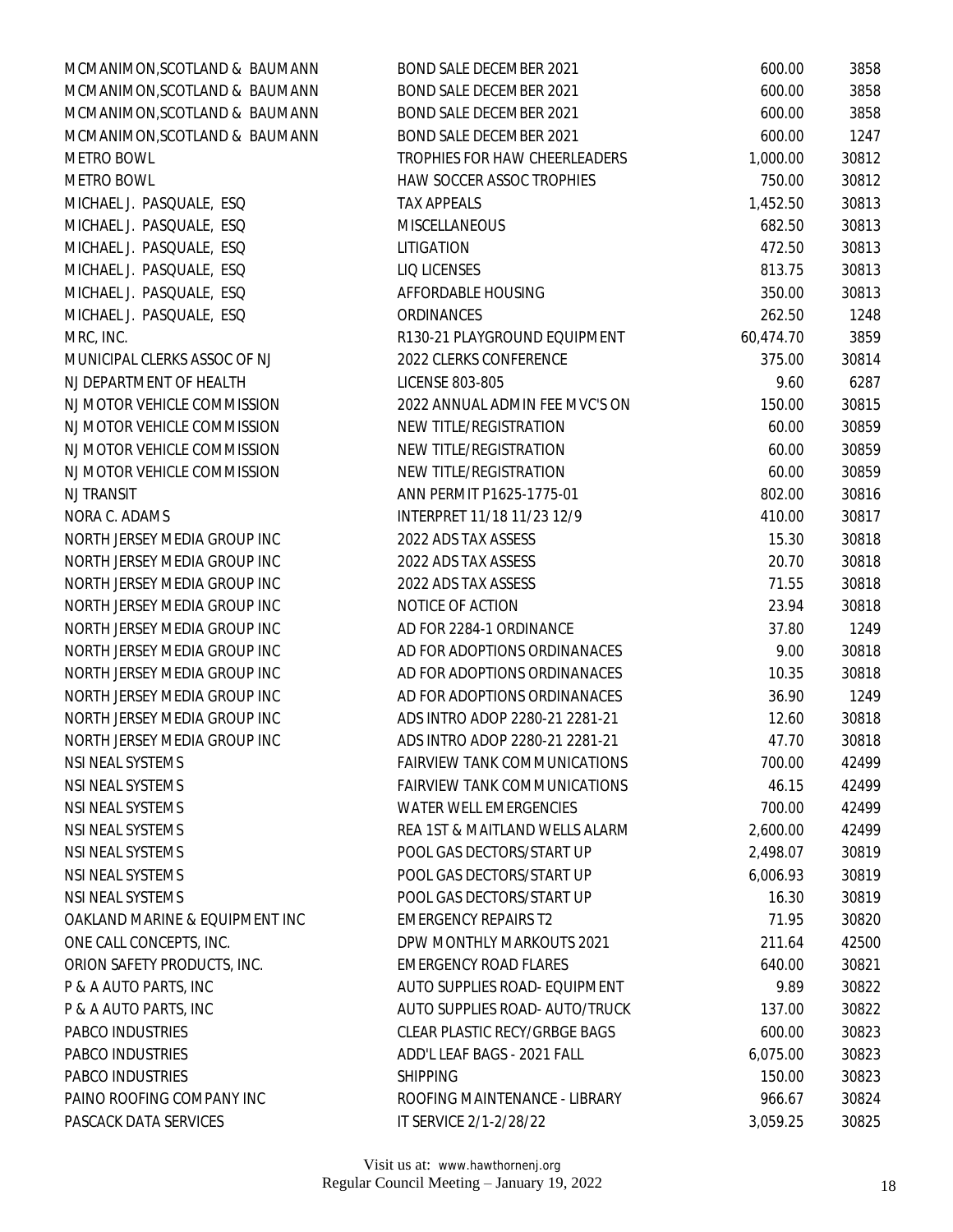| PASCACK DATA SERVICES          | IT SERVICE 2/1-2/28/22               | 1,019.75   | 42501 |
|--------------------------------|--------------------------------------|------------|-------|
| PASCACK DATA SERVICES          | IT SERVICE 1/1/22-1/31/22            | 3,059.25   | 30825 |
| PASCACK DATA SERVICES          | IT SERVICE 1/1/22-1/31/22            | 1,019.75   | 42501 |
| PERRY'S FLORIST                |                                      | 159.99     | 30826 |
| PRECISION ELECTRIC MOTOR WORKS | PUMP REPAIR/MOTOR REPLACE R163       | 21,580.00  | 42502 |
| PRINTMASTERS                   | CODE ENFORCEMENT WARNING LABEL       | 375.00     | 30827 |
| PRINTMASTERS                   | CODE ENFORCEMENT WARNING LABEL       | 475.00     | 30827 |
| PRINTMASTERS                   | MAYOR LETTERHEAD AND BUS CARDS       | 160.00     | 30827 |
| <b>PRINTMASTERS</b>            | MAYOR LETTERHEAD AND BUS CARDS       | 190.00     | 30827 |
| PRINTMASTERS                   | MAYOR LETTERHEAD AND BUS CARDS       | 145.00     | 30827 |
| PRINTMASTERS                   | MAYOR LETTERHEAD AND BUS CARDS       | 400.00     | 30827 |
| PRINTMASTERS                   | MAYOR LETTERHEAD AND BUS CARDS       | 0.00       | 30827 |
| PRINTMASTERS                   | 25000 WINDOW ENVELOPES               | 1,050.00   | 42503 |
| PROCOPY INC                    | OVERAGE COPIES MADE ON COPIER        | 611.57     | 30828 |
| PROCOPY INC                    | <b>OVERAGE COPIES MADE ON COPIER</b> | 807.14     | 30828 |
| PROFESSIONAL TECHNOLOGY        | RECYCLING COMPACTOR REPAIRS          | 1,111.62   | 30829 |
| PUBLIC SERV ELEC & GAS         | ELEC DEC 2021                        | 10,481.29  | 30830 |
| PUBLIC SERV ELEC & GAS         | ELEC DEC 2021                        | 2,552.61   | 30830 |
| PUBLIC SERV ELEC & GAS         | ELEC DEC 2021                        | 715.27     | 30830 |
| PUBLIC SERV ELEC & GAS         | ELEC DEC 2021                        | 27,805.61  | 42504 |
| PUBLIC SERV ELEC & GAS         | ELEC THRU NOVEMBER 2021              | 17,332.56  | 30830 |
| PUBLIC SERV ELEC & GAS         | ELEC THRU NOVEMBER 2021              | 1,473.75   | 30830 |
| PUBLIC SERV ELEC & GAS         | ELEC THRU NOVEMBER 2021              | 13,688.33  | 30830 |
| PUBLIC SERV ELEC & GAS         | ELEC THRU NOVEMBER 2021              | 24,960.96  | 42504 |
| REDDIN MASRI LLC               | CT COVERAGE PROSECUTOR ABSENT        | 300.00     | 30831 |
| REDICARE LLC                   | FIRST AID FOR ROAD                   | 50.75      | 30832 |
| REDICARE LLC                   | FIRST AID FOR WATER                  | 50.75      | 42505 |
| REDICARE LLC                   | FIRST AID FOR BLDG. AND POLICE       | 246.00     | 30832 |
| REED SYSTEMS INC               | SALT SPREADER CONTROLLER BOX         | 343.11     | 30833 |
| REED SYSTEMS INC               | CONTROLLER BOX-FREIGHT               | 10.24      | 30833 |
| REGISTRAR'S ASSOCIATION OF NJ  | 22 MEMB DUES CAROL CHAMBERLIN        | 25.00      | 30834 |
| REGISTRAR'S ASSOCIATION OF NJ  | 22 MEMB DUES PHYLLIS WOOLDRIDG       | 25.00      | 30834 |
| REINER GROUP, INC              | SERVICE CALL - NO HEAT DPW           | 75.00      | 30835 |
| REINER GROUP, INC              | SERVICE CALL - NO HEAT DPW           | 240.00     | 30835 |
| REINER GROUP, INC              | SERVICE CALL - NO HEAT DPW           | 6.30       | 30835 |
| RIDGEWOOD PRESS                | 2022 CALENDARS                       | 1,500.00   | 30836 |
| RIDGEWOOD PRESS                | 2022 CALENDARS                       | 5,591.72   | 144   |
| RIDGEWOOD PRESS                | 2022 CALENDARS                       | 2,398.28   | 144   |
| RIDGEWOOD PRESS                | PERMIT PLACARDS                      | 120.00     | 30836 |
| RIDGEWOOD PRESS                | <b>WINDOW ENVELOPES</b>              | 85.00      | 30836 |
| RIDGEWOOD PRESS                | PLAIN ENVELOPES                      | 79.00      | 30836 |
| RIDGEWOOD PRESS                | <b>RUBBER STAMPS</b>                 | 48.00      | 30836 |
| ROUTE 23 AUTO MALL             | FORD F-750 WITH DUMP BODY            | 143,180.00 | 42517 |
| RT OFFICE PRODUCTS             | <b>OFFICE SUPPLIES</b>               | 780.93     | 30837 |
| RT OFFICE PRODUCTS             | SUPPLIES FOR RECORDS                 | 525.92     | 30837 |
| S & S WORLDWIDE INC            | PRIZES-MAYORS HALLOWEEN PARADE       | 657.74     | 30841 |
| S & S WORLDWIDE INC            | PRIZES-MAYORS HALLOWEEN PARADE       | 115.70     | 30841 |
| S & S WORLDWIDE INC            | PRIZES-MAYORS HALLOWEEN PARADE       | 6.22       | 30841 |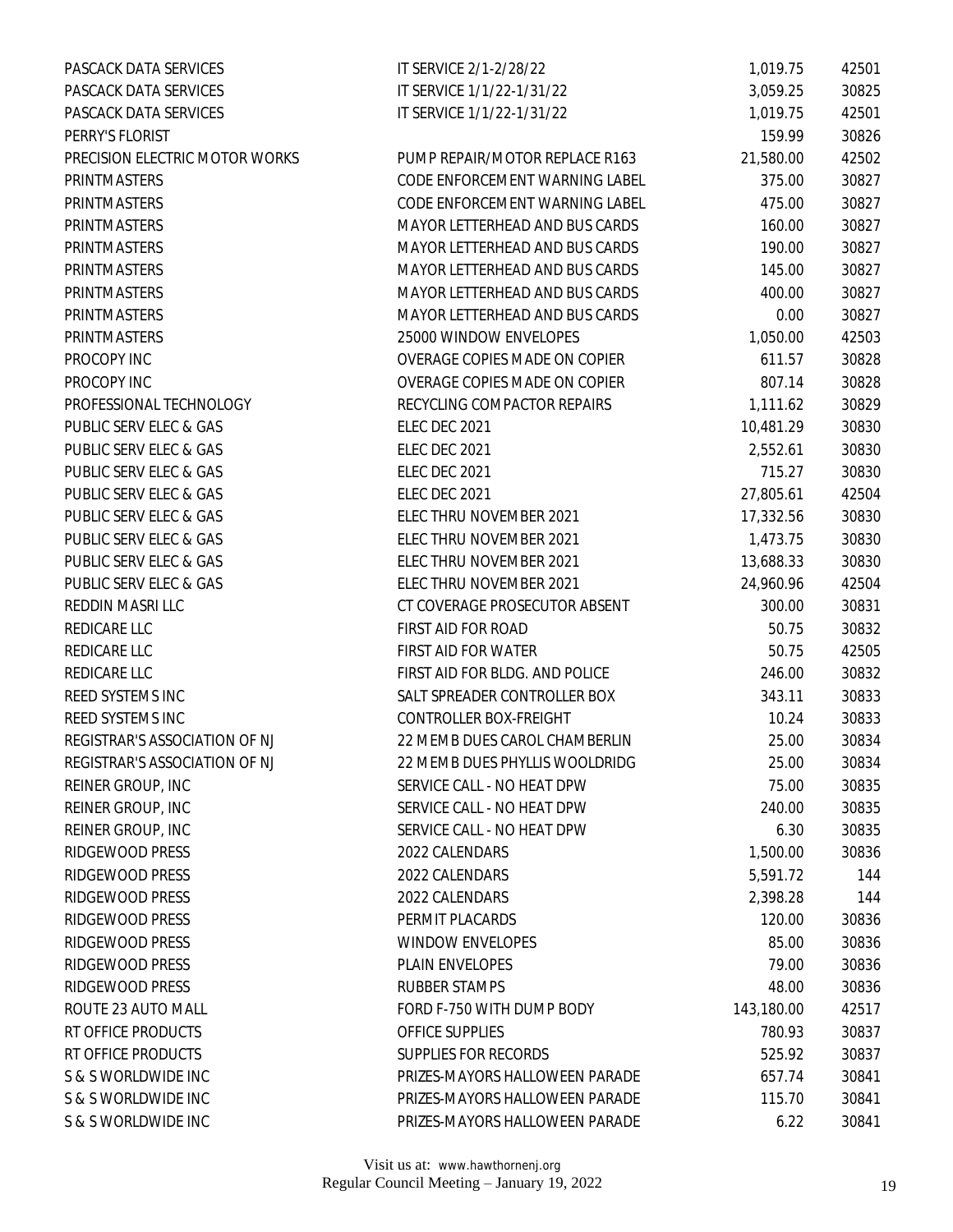| SALVATORE VALENTE              | 2021 RETIRED FIREMENS CLOTHING   | 179.00    | 30838 |
|--------------------------------|----------------------------------|-----------|-------|
| SHOTMEYER BROS FUEL CO         | DISEAL FUEL- DRAW DOWN           | 40.70     | 42506 |
| SHOTMEYER BROS FUEL CO         | DIESEAL FUEL- FOR BORO VEHICLE   | 6,264.23  | 30839 |
| SOME'S UNIFORM CO. INC         | VALOR AWARDS FOR 2020            | 952.00    | 30840 |
| STATE LINE FIRE & SAFETY INC   | FIRE EXTINGUISHERS REPAIRS       | 58.90     | 30842 |
| STEPHEN RINGOLD                | PER FOR GREEN FAIR               | 1,300.00  | 145   |
| STERLING PARTY RENTALS         | <b>VETERANS DAY CHAIR RENTAL</b> | 80.00     | 30843 |
| STONE INDUSTRIES, INC          | ROAD DEPT- STONE SUPPLIES        | 79.75     | 30765 |
| <b>SUPERIOR DISTRIBUTORS</b>   | MISC. EQUIPMENT- DPW ROAD        | 80.62     | 30844 |
| <b>SUPERIOR DISTRIBUTORS</b>   | 18VOLT GREASE GUN                | 430.24    | 30844 |
| T&M SCREEN PRINTING, LLC       | HAW WRESTING SWEATSHIRTS         | 486.00    | 30846 |
| T&M SCREEN PRINTING, LLC       | HAW WRESTING T-SHIRTS            | 14.00     | 30846 |
| <b>TANIS HARDWARE</b>          | HARDWARE PARTS & SUPPLIES-       | 214.51    | 42507 |
| <b>TANIS HARDWARE</b>          | HARDWARE PARTS & SUPPLIES        | 148.91    | 30845 |
| <b>TANIS HARDWARE</b>          | HARDWARE PARTS & SUPPLIES        | 111.92    | 30845 |
| <b>TANIS HARDWARE</b>          | VARIOUS SUPPLIES 2021            | 55.18     | 30845 |
| TRAFFIC SAFETY & EQUIP, INC    | 28" CONE REFLECTIVE LIME GREEN   | 1,140.00  | 30847 |
| TRAFFIC SAFETY & EQUIP, INC    | 28" CONE REFLECTIVE LIME GREEN   | 50.00     | 30847 |
| TRAFFIC SAFETY & EQUIP, INC    | DUTY CREW PARKING SIGNS          | 140.00    | 30847 |
| TRAFFIC SAFETY & EQUIP, INC    | REVERSIBLE ARROW CONE SIGN       | 202.50    | 146   |
| TRAFFIC SAFETY & EQUIP, INC    | WHITE CONE SIGN                  | 337.50    | 146   |
| TREASURER, STATE OF NEW JERSEY | MARRIAGE LICENSE                 | 475.00    | 30848 |
| TREASURER, STATE OF NJ         | STATE TRAINING FEES Q4 2021      | 2,774.00  | 30849 |
| TREASURER, STATE OF NJ         | RENEW 1/1/22 PRG INTER 5234      | 16,315.00 | 42508 |
| TRI-STATE TECH SERV, INC       | IT CONSULT POLYCOM ISSUE         | 150.00    | 30851 |
| TRIANGLE TROPHY                | POLICE DEPT UNIFORM PATCHES      | 1,375.04  | 30850 |
| TYCO ANIMAL CONTROL SERVICES   | DECEMBER 2021 SERVICES           | 2,200.00  | 6288  |
| US BANK CUST FOR TOWER         | TAX SALE CERTIFICATE 19-00005    | 18,519.85 | 5864  |
| US BANK CUST FOR TOWER         | TAX SALE CERTIFICATE 19-00005    | 33,900.00 | 7113  |
| USA BLUE BOOK INC              | WATER DEPARTMENT SUPPLIES-PART   | 457.45    | 42509 |
| USA BLUE BOOK INC              | WATER DEPARTMENT SUPPLIES-PART   | 99.95     | 42509 |
| VERIZON                        | 12/16-1/15/22 150716970000104    | 404.32    | 30852 |
| <b>VERIZON</b>                 | 12/6-1/5/22 156624944000131      | 104.99    | 30854 |
| <b>VERIZON</b>                 | 1/1-1/31/22 201V62134818034Y     | 219.12    | 30852 |
| <b>VERIZON</b>                 | 1/1-1/31/22 250787716000194      | 3,240.78  | 30852 |
| <b>VERIZON</b>                 | 1/1-1/31/22 250787716000194      | 1,677.78  | 42510 |
| <b>VERIZON WIRELESS (N)</b>    | 12/16-1/15/22 742284815-00001    | 342.88    | 30853 |
| VERIZON WIRELESS (N)           | 1/24-2/23 387268254-00001        | 608.28    | 30853 |
| VERIZON WIRELESS (N)           | 12/3-1/2/22 942073411-00001      | 111.53    | 42511 |
| VERIZON WIRELESS (N)           | 12/3-1/2/22 942073411-00001      | 167.29    | 30853 |
| VERIZON WIRELESS (N)           | 12/3-1/2/22 942073411-00001      | 167.29    | 30853 |
| VERIZON WIRELESS (N)           | 1/3/22-2/2/22 942073411-00001    | 111.48    | 42511 |
| VERIZON WIRELESS (N)           | 1/3/22-2/2/22 942073411-00001    | 167.21    | 30853 |
| VERIZON WIRELESS (N)           | 1/3/22-2/2/22 942073411-00001    | 167.21    | 30853 |
| VERIZON WIRELESS (N)           | 1/26-2/25/22 282699838-00001     | 224.86    | 30853 |
| VERIZON WIRELESS (N)           | 1/26-2/25/22 282699838-00001     | 224.85    | 30853 |
| VERIZON WIRELESS (N)           | 1/26-2/25/22 282699838-00001     | 79.36     | 42511 |
| <b>VILLA ROSA</b>              | BOROUGH TREE LIGHTING EVENT      | 218.00    | 30855 |